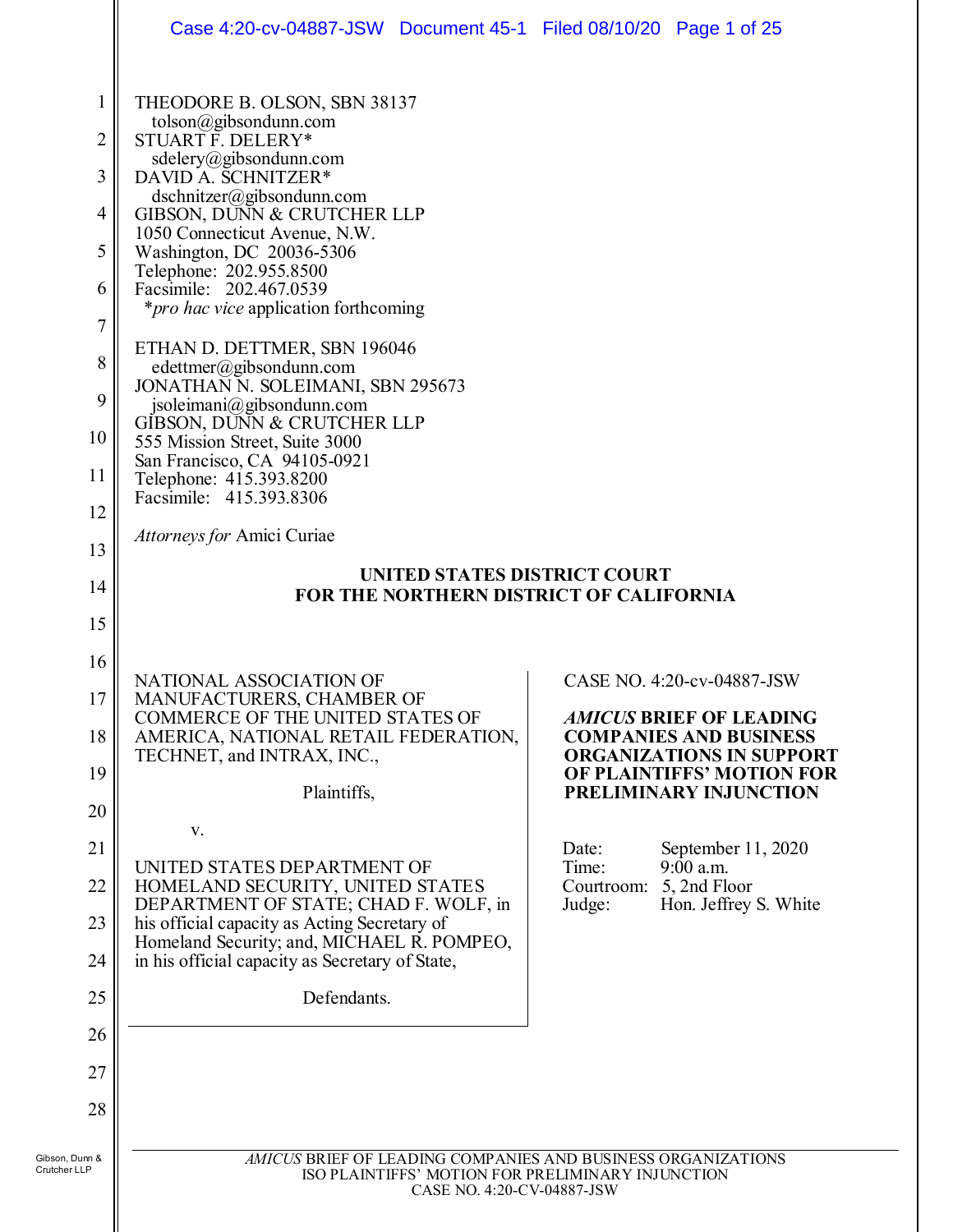|                |      |           |    | Case 4:20-cv-04887-JSW Document 45-1 Filed 08/10/20 Page 2 of 25                                                                               |      |
|----------------|------|-----------|----|------------------------------------------------------------------------------------------------------------------------------------------------|------|
| 1              |      |           |    | <b>TABLE OF CONTENTS</b>                                                                                                                       |      |
| $\overline{2}$ |      |           |    |                                                                                                                                                | Page |
| 3              |      |           |    |                                                                                                                                                |      |
| 4              | I.   |           |    |                                                                                                                                                |      |
| 5              | П.   |           |    |                                                                                                                                                |      |
| 6              | III. |           |    |                                                                                                                                                |      |
| 7              |      | A.        |    | The Suspended Visa Programs Have A Well-Established And Documented                                                                             |      |
| 8<br>9         |      |           | 1. | The H-1B program for specialty occupations boosts the U.S. economy.  3                                                                         |      |
| 10             |      |           | 2. | The H-2B program for nonagricultural workers also serves an essential                                                                          |      |
| 11             |      |           | 3. | The L-1 visa program for intracompany transfers keeps jobs in the U.S.                                                                         |      |
| 12<br>13       |      | <b>B.</b> |    | Unless It Is Enjoined, The Proclamation Will Continue To Impose Irreparable                                                                    |      |
| 14<br>15       |      |           | 1. | Many leading businesses have recognized that the indefinite suspension<br>of nonimmigrant visas threatens U.S. competitiveness, ingenuity, and |      |
| 16             |      |           | 2. |                                                                                                                                                |      |
| 17             |      |           |    | The Proclamation is likely to drive talent abroad to the detriment of the                                                                      |      |
| 18             |      |           | 3. | The sudden suspension of nonimmigrant visas is harming U.S.<br>businesses and workers in ways that will have lasting impacts 12                |      |
| 19             | IV.  |           |    |                                                                                                                                                |      |
| 20             |      |           |    |                                                                                                                                                |      |
| 21             |      |           |    |                                                                                                                                                |      |
| 22             |      |           |    |                                                                                                                                                |      |
| 23             |      |           |    |                                                                                                                                                |      |
| 24             |      |           |    |                                                                                                                                                |      |
| 25             |      |           |    |                                                                                                                                                |      |
| 26             |      |           |    |                                                                                                                                                |      |
| 27<br>28       |      |           |    |                                                                                                                                                |      |
| Gibson, Dunn & |      |           |    | AMICUS BRIEF OF LEADING COMPANIES AND BUSINESS ORGANIZATIONS                                                                                   |      |
| Crutcher LLP   |      |           |    | ISO PLAINTIFFS' MOTION FOR PRELIMINARY INJUNCTION<br>CASE NO. 4:20-CV-04887-JSW                                                                |      |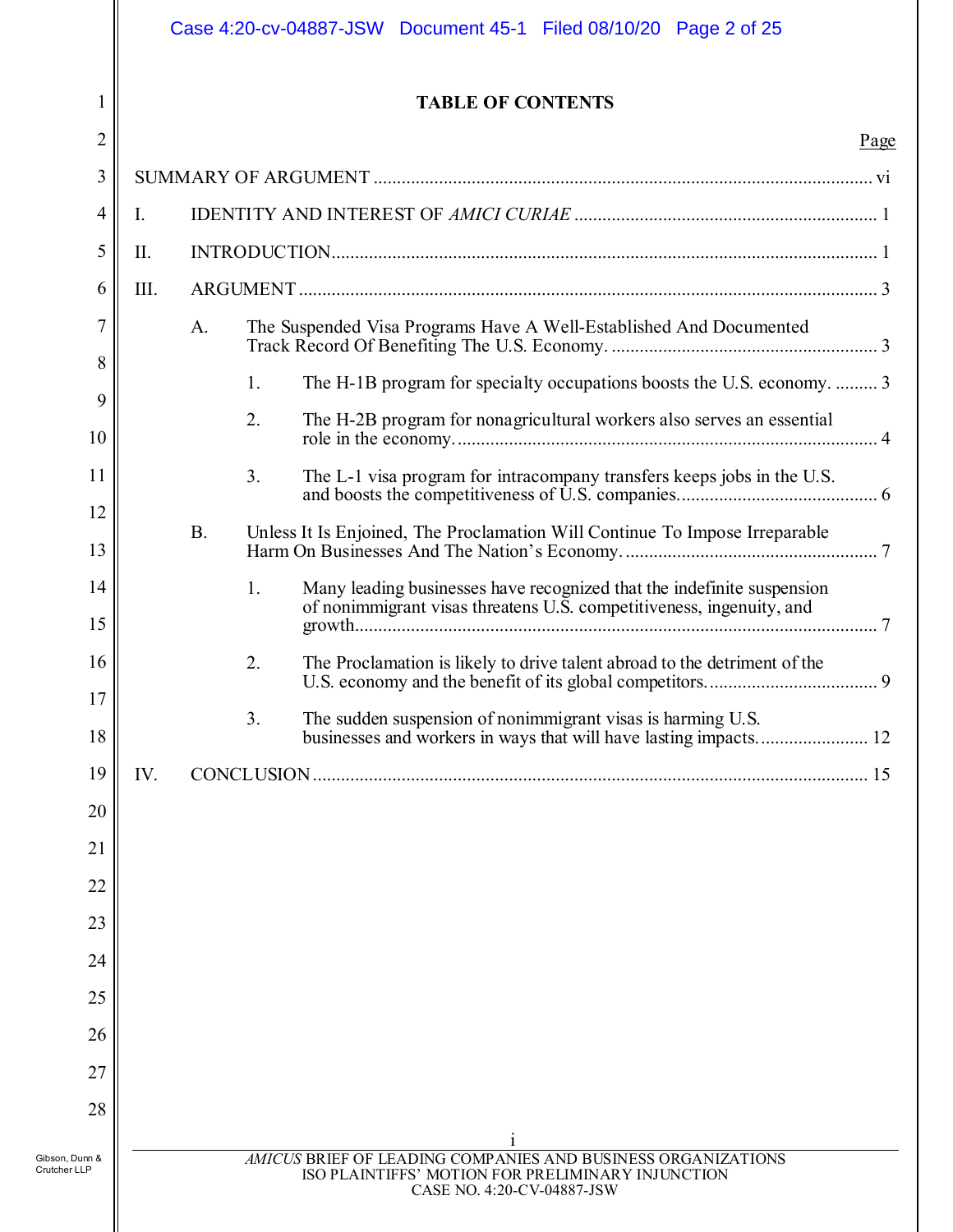|                                | Case 4:20-cv-04887-JSW Document 45-1 Filed 08/10/20 Page 3 of 25                                                                                            |
|--------------------------------|-------------------------------------------------------------------------------------------------------------------------------------------------------------|
| 1                              | <b>TABLE OF AUTHORITIES</b>                                                                                                                                 |
| $\overline{2}$                 | Page(s)                                                                                                                                                     |
| 3                              | <b>Cases</b>                                                                                                                                                |
| 4                              | Doe #1 v. Trump,                                                                                                                                            |
| 5                              | Trump v. Hawaii,                                                                                                                                            |
| 6                              |                                                                                                                                                             |
| 7                              | <b>Statutes</b>                                                                                                                                             |
| 8                              |                                                                                                                                                             |
| 9                              |                                                                                                                                                             |
| 10                             |                                                                                                                                                             |
| 11                             | <b>Regulations and Other Executive Branch Authorities</b>                                                                                                   |
| 12                             |                                                                                                                                                             |
| 13                             |                                                                                                                                                             |
| 14                             |                                                                                                                                                             |
| 15                             | Ken Cuccinelli (@HomelandKen), Twitter (June 22, 2020),                                                                                                     |
| 16                             |                                                                                                                                                             |
| 17                             | Memorandum from USCIS on L-1B Adjudications Policy, PM-602-0111                                                                                             |
| 18                             |                                                                                                                                                             |
| 19                             | Proclamation 10052 of June 22, 2020, Suspension of Entry of Immigrants and<br>Nonimmigrants Who Present a Risk to the United States Labor Market During the |
| 20                             | Economic Recovery Following the 2019 Novel Coronavirus Outbreak,                                                                                            |
| 21                             | Transcript of White House Background Press Call Concerning the June 22 Presidential                                                                         |
| 22                             | Proclamation Suspending Entry of Certain Nonimmigrants (June 22, 2020),                                                                                     |
| 23                             | United States Department of State, Important Announcement on H2 Visas,                                                                                      |
| 24                             |                                                                                                                                                             |
| 25                             | <b>Other Authorities</b>                                                                                                                                    |
| 26                             | American Immigration Council, The H-1B Visa Program: A Primer on the Program                                                                                |
| 27                             | and Its Impact on Jobs, Wages, and the Economy (Apr. 2020),                                                                                                 |
| 28                             | $\ddot{\mathbf{i}}$                                                                                                                                         |
| Gibson, Dunn &<br>Crutcher LLP | AMICUS BRIEF OF LEADING COMPANIES AND BUSINESS ORGANIZATIONS<br>ISO PLAINTIFFS' MOTION FOR PRELIMINARY INJUNCTION<br>CASE NO. 4:20-CV-04887-JSW             |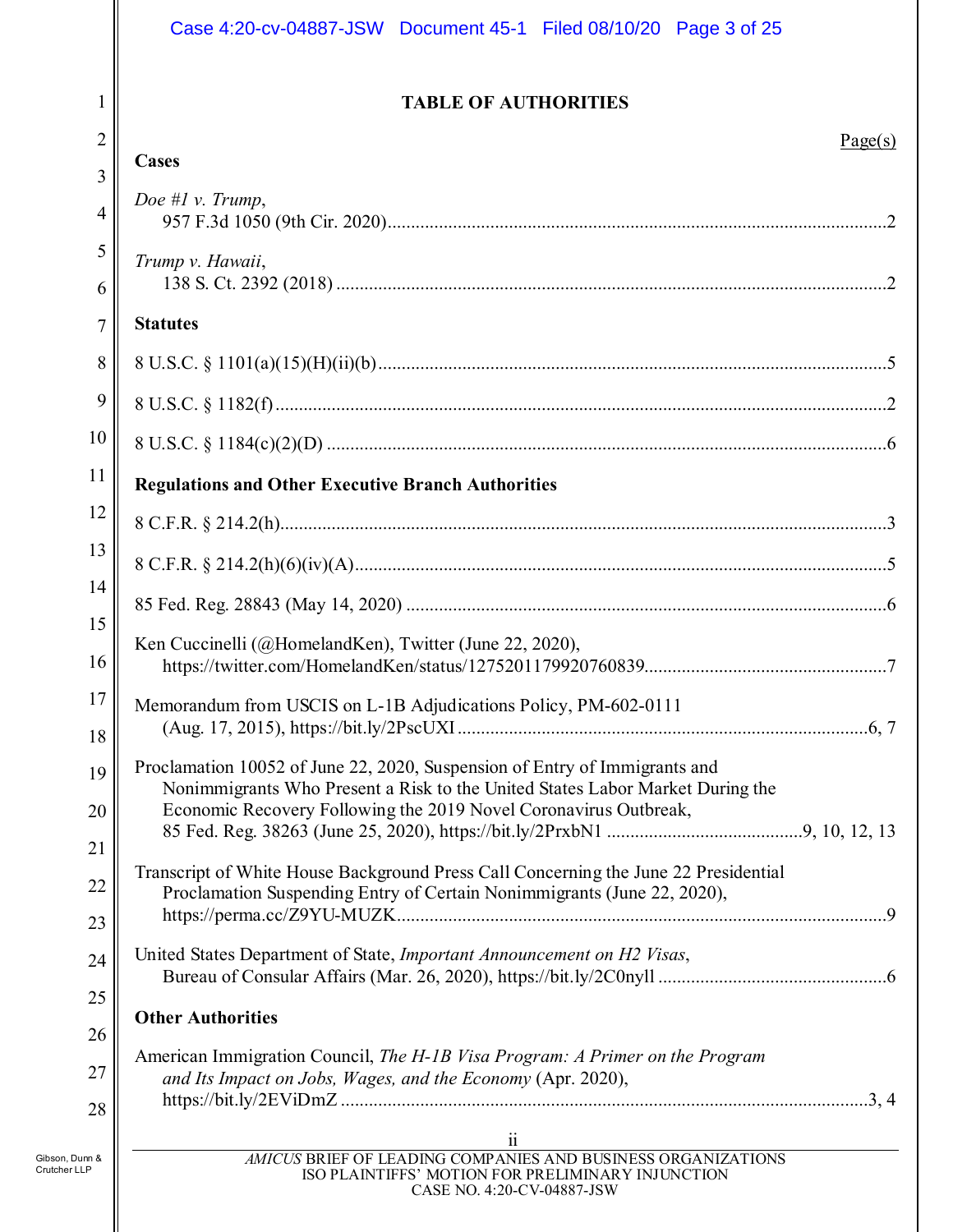# Case 4:20-cv-04887-JSW Document 45-1 Filed 08/10/20 Page 4 of 25

| 1                              | Stuart Anderson, New Trump H-1B Visa Restrictions Will Harm Companies, Forbes                                                                                    |  |
|--------------------------------|------------------------------------------------------------------------------------------------------------------------------------------------------------------|--|
| $\overline{2}$                 |                                                                                                                                                                  |  |
| 3                              | Zachary Arnold & Tina Huang, The US Is Turning Away the World's Best Minds-<br>And This Time, They May Not Come Back, MIT Technology Review (July 14,            |  |
| 4                              |                                                                                                                                                                  |  |
| 5                              | Shelly Banjo, Trump's Visa Ban Is Already Hurting Some Tech Job Growth,                                                                                          |  |
| 6                              |                                                                                                                                                                  |  |
| 7                              | David J. Bier, About 20,000 U.S. Employers Are Affected by Trump's Travel Bans                                                                                   |  |
| 8                              | David J. Bier, The Facts About the L-1 Visa Program, Cato at Liberty (June 10, 2020),                                                                            |  |
| 9                              |                                                                                                                                                                  |  |
| 10                             | Mark Boroush, Research and Development: U.S. Trends and International<br>Comparisons, National Science Foundation (Jan. 15, 2020),                               |  |
| 11                             |                                                                                                                                                                  |  |
| 12                             | Tim Cook (@tim_cook), Twitter (June 23, 2020),                                                                                                                   |  |
| 13                             |                                                                                                                                                                  |  |
| 14                             | Andrew Edgecliffe-Johnson, U.S. Companies Say Visa Rules Are Jobs Boon for<br>Canada, Financial Times (June 26, 2020), https://perma.cc/MP7G-ZSKB 11             |  |
| 15                             |                                                                                                                                                                  |  |
| 16                             |                                                                                                                                                                  |  |
| 17                             | Britta Glennon, How Do Restrictions on High-Skilled Immigration Affect Offshoring?<br>Evidence from the H-JB Program, University of Pennsylvania, Wharton School |  |
| 18                             |                                                                                                                                                                  |  |
| 19                             | Jason Henry, The Visas and The Fury, New York Times (June 23, 2020),                                                                                             |  |
| 20                             |                                                                                                                                                                  |  |
| 21                             | IMG Forum, High-Skilled Immigrant Visas, University of Chicago Booth (Feb. 14,                                                                                   |  |
| 22                             |                                                                                                                                                                  |  |
| 23                             | IMG Forum, New Visa Ban, University of Chicago Booth (June 26, 2020),                                                                                            |  |
| 24                             |                                                                                                                                                                  |  |
| 25                             | Takao Kato & Chad Sparber, Quotas and Quality, The Effect of H-1B Visa<br>Restrictions on the Pool of Prospective Undergraduate Students from Abroad             |  |
| 26                             |                                                                                                                                                                  |  |
| 27                             |                                                                                                                                                                  |  |
| 28                             |                                                                                                                                                                  |  |
|                                | $\overline{\text{iii}}$                                                                                                                                          |  |
| Gibson, Dunn &<br>Crutcher LLP | AMICUS BRIEF OF LEADING COMPANIES AND BUSINESS ORGANIZATIONS<br>ISO PLAINTIFFS' MOTION FOR PRELIMINARY INJUNCTION                                                |  |

CASE NO. 4:20-CV-04887-JSW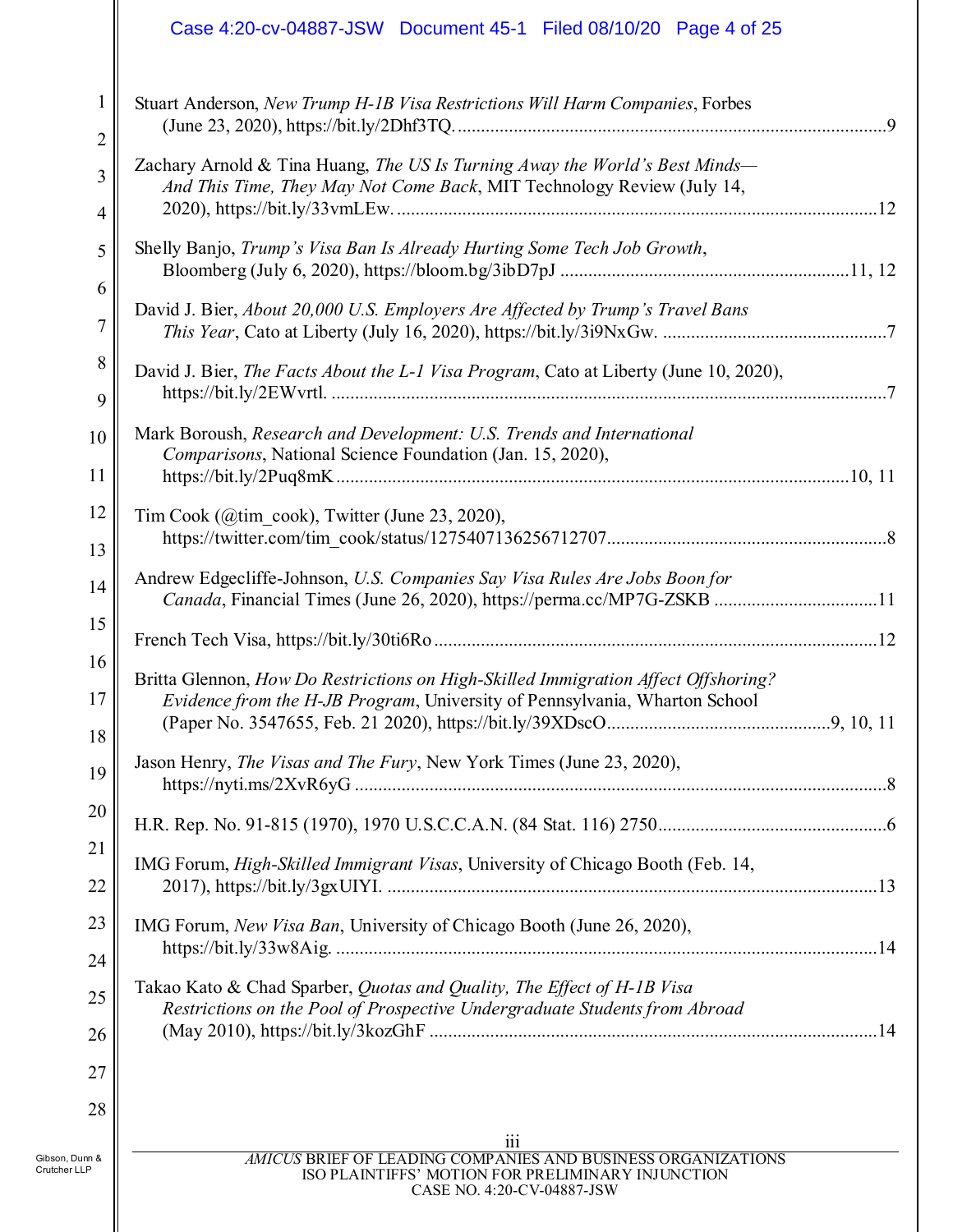# Case 4:20-cv-04887-JSW Document 45-1 Filed 08/10/20 Page 5 of 25

| 1                              | Letter from 324 Employers and Trade, Industry, and Higher Education Associations                                                                               |
|--------------------------------|----------------------------------------------------------------------------------------------------------------------------------------------------------------|
| $\overline{2}$                 | and Groups Across the American Economy Focused on the High-skilled<br>Workforce to President Donald J. Trump, Secretary of State Michael Pompeo,               |
| 3                              | Secretary of Labor Eugene Scalia, and Acting Secretary of Homeland Security                                                                                    |
| 4                              |                                                                                                                                                                |
| 5                              | Aaron Levie (@levie), Twitter (June 22, 2020),                                                                                                                 |
| 6                              | Tobi Lutke (@tobi), Twitter (June 23, 2020),                                                                                                                   |
| $\overline{7}$                 |                                                                                                                                                                |
| 8                              | Steven Musil, Trump Executive Order Suspending H-1B Visas Takes Heat From Tech                                                                                 |
| 9                              | National Foundation for American Policy, Analysis of Employment Data for Computer                                                                              |
| 10                             |                                                                                                                                                                |
| 11                             | William W. Olney & Dario Pozzoli, The Impact of Immigration on Firm-Level                                                                                      |
| 12                             | Offshoring, Dept. of Economics, Williams College (June 13, 2019),                                                                                              |
| 13                             | Giovanni Peri, Kevin Shih, & Chad Sparber, STEM Workers, HJB Visas, and                                                                                        |
| 14                             | Productivity in US Cities, 33 J. Labor Econ. S225, S252 (2015),                                                                                                |
| 15                             |                                                                                                                                                                |
| 16                             | Giovanni Peri & Chad Sparber, Presidential Executive Actions Halting High Skilled<br>Immigration Hurt the US Economy, U.C. Davis Global Migration Center (July |
| 17                             |                                                                                                                                                                |
| 18                             | Sundar Pichai (@sundarpichai), Twitter (June 22, 2020),                                                                                                        |
| 19                             |                                                                                                                                                                |
| 20                             | Patrick Pichette (@pichette), Twitter (June 22, 2020),                                                                                                         |
|                                |                                                                                                                                                                |
| 21                             |                                                                                                                                                                |
| 22                             | Brad Smith (@BradSmi), Twitter (June 22, 2020),                                                                                                                |
| 23                             | Frederick R. Treyz, Corey Stottlemyer, & Rod Motamedi, Key Components of                                                                                       |
| 24                             | Immigration Reform: An Analysis of the Economic Effects of Creating a Pathway                                                                                  |
| 25                             | to Legal Status, Expanding High-Skilled Visas, and Reforming Lesser-Skilled                                                                                    |
| 26                             |                                                                                                                                                                |
| 27                             | United States Government Accountability Office (GAO), H-2B VISAS: Additional<br>Steps Needed to Meet Employers' Hiring Needs and Protect U.S. Workers (Apr.    |
| 28                             |                                                                                                                                                                |
|                                | $\frac{\text{i}\text{v}}{AMICUS}$ BRIEF OF LEADING COMPANIES AND BUSINESS ORGANIZATIONS                                                                        |
| Gibson, Dunn &<br>Crutcher LLP | ISO PLAINTIFFS' MOTION FOR PRELIMINARY INJUNCTION<br>CASE NO. 4:20-CV-04887-JSW                                                                                |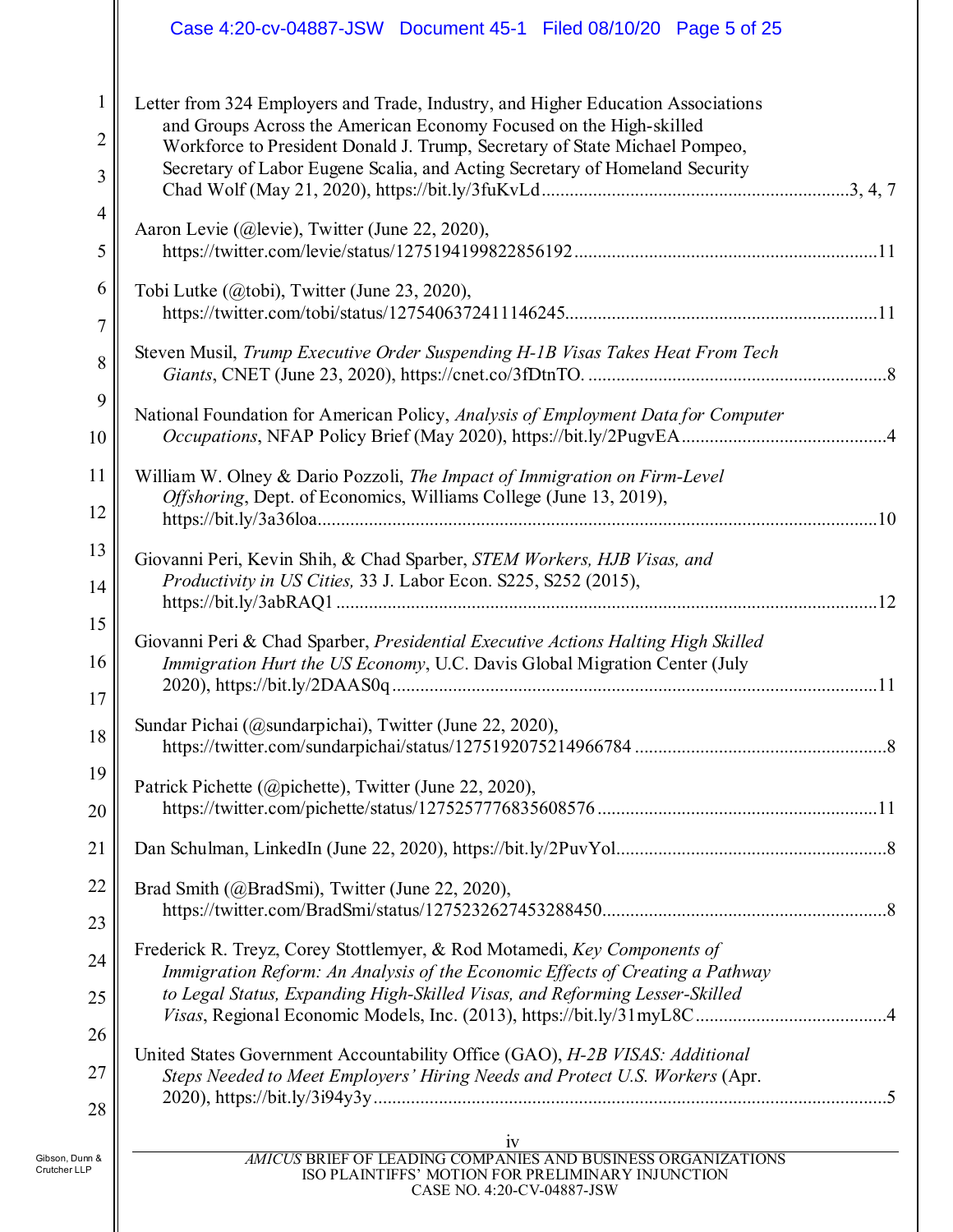# Case 4:20-cv-04887-JSW Document 45-1 Filed 08/10/20 Page 6 of 25

|                                | Michael E. Waugh, Firm Dynamics and Immigration: The Case of High-Skilled                                                                                          |
|--------------------------------|--------------------------------------------------------------------------------------------------------------------------------------------------------------------|
| $\overline{2}$                 | Immigration, Nat'l Bureau of Econ. Research (Working Paper No. 23387, 2017),                                                                                       |
| 3                              | Madeline Zavodny & Tamar Jacoby, The Economic Impact of H-2B Workers, U.S.                                                                                         |
| 4                              | Chamber of Commerce & ImmigrationWorks USA (2010), https://bit.ly/39YlkQ4 5                                                                                        |
| 5                              | Madeline Zavodny, Immigration and American Jobs, American Enterprise Institute for<br>Public Policy Research & Partnership For a New American Economy (Dec. 2011), |
| 6                              |                                                                                                                                                                    |
| 7                              | Madeline Zavodny, The Impact of H-1B Visa Holders On The U.S. Workforce,<br>National Foundation for American Policy, NFAP Policy Brief (May 2020),                 |
| 8                              |                                                                                                                                                                    |
| 9                              |                                                                                                                                                                    |
| 10                             |                                                                                                                                                                    |
| 11                             |                                                                                                                                                                    |
| 12                             |                                                                                                                                                                    |
| 13                             |                                                                                                                                                                    |
| 14                             |                                                                                                                                                                    |
| 15                             |                                                                                                                                                                    |
| 16                             |                                                                                                                                                                    |
| 17                             |                                                                                                                                                                    |
| 18                             |                                                                                                                                                                    |
| 19                             |                                                                                                                                                                    |
| 20<br>21                       |                                                                                                                                                                    |
| 22                             |                                                                                                                                                                    |
| 23                             |                                                                                                                                                                    |
| 24                             |                                                                                                                                                                    |
| 25                             |                                                                                                                                                                    |
| 26                             |                                                                                                                                                                    |
| 27                             |                                                                                                                                                                    |
| 28                             |                                                                                                                                                                    |
|                                | V                                                                                                                                                                  |
| Gibson, Dunn &<br>Crutcher LLP | <b>AMICUS BRIEF OF LEADING COMPANIES AND BUSINESS ORGANIZATIONS</b><br>ISO PLAINTIFFS' MOTION FOR PRELIMINARY INJUNCTION<br>CASE NO. 4:20-CV-04887-JSW             |
|                                |                                                                                                                                                                    |
|                                |                                                                                                                                                                    |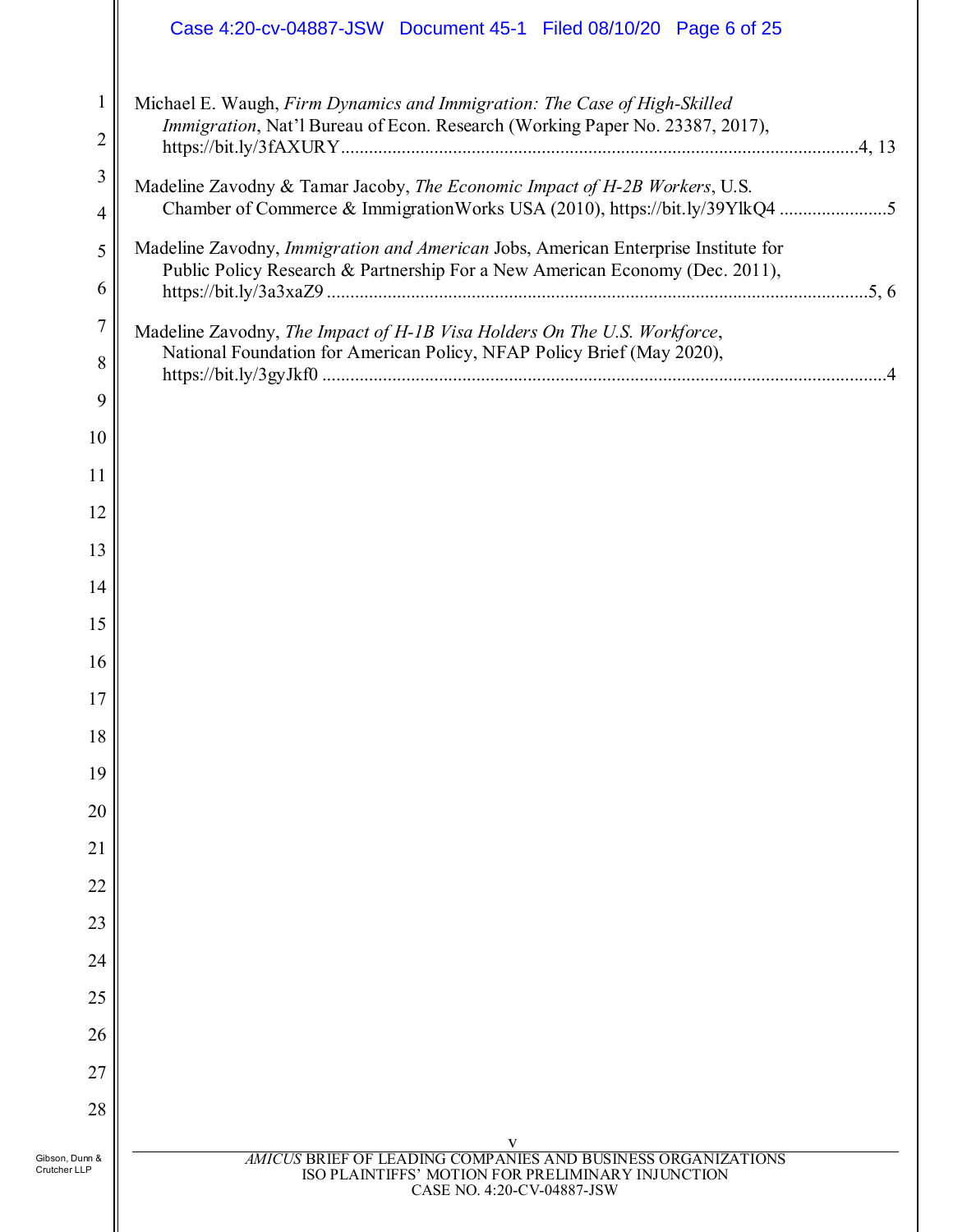<span id="page-6-0"></span>1 2

#### **SUMMARY OF ARGUMENT**

3 4 5 6 7 8 9 10 11 12 On June 22, 2020, invoking 8 U.S.C. § 1182(f), the President signed a proclamation that suspends—through 2020 and as long thereafter "as necessary"—a host of the country's decades-old nonimmigrant visa programs, including H-1B visas for high-skill specialty occupations, H-2B visas for nonagricultural workers, and L-1 visas for intracompany transfers. The purported ground for the suspension is "to protect unemployed Americans from the threat of competition for scarce jobs" amidst "economic disruptions caused by the COVID-19 outbreak." The law requires the President to make "*find*[*ings*]" that his actions will *further* "the interests of the United States." 8 U.S.C. § 1182(f) (emphasis added); *see also Doe #1 v. Trump*, 957 F.3d 1050, 1067 (9th Cir. 2020) (finding it "unlikely that the government will succeed in its broad reliance on  $\S$  1182(f)" in issuing proclamation "with virtually no factual findings, minimal reasoning, and an extremely limited window for public comment").

13 14 15 16 17 18 19 *Amici* respectfully submit that the June Proclamation fails Section 1182(f)'s findings requirement because the indiscriminate suspension of these crucial nonimmigrant visa programs does not further the interests of the United States. Indeed, the overwhelming weight of evidence and the experience of *amici*—leading corporations, trade associations, and other business-oriented organizations—make clear that the suspension of these vital nonimmigrant visa programs will stifle innovation, hinder growth, and ultimately harm U.S. workers, businesses, and the economy more broadly in irreparable ways.

20

21

22

23

24

25

26

27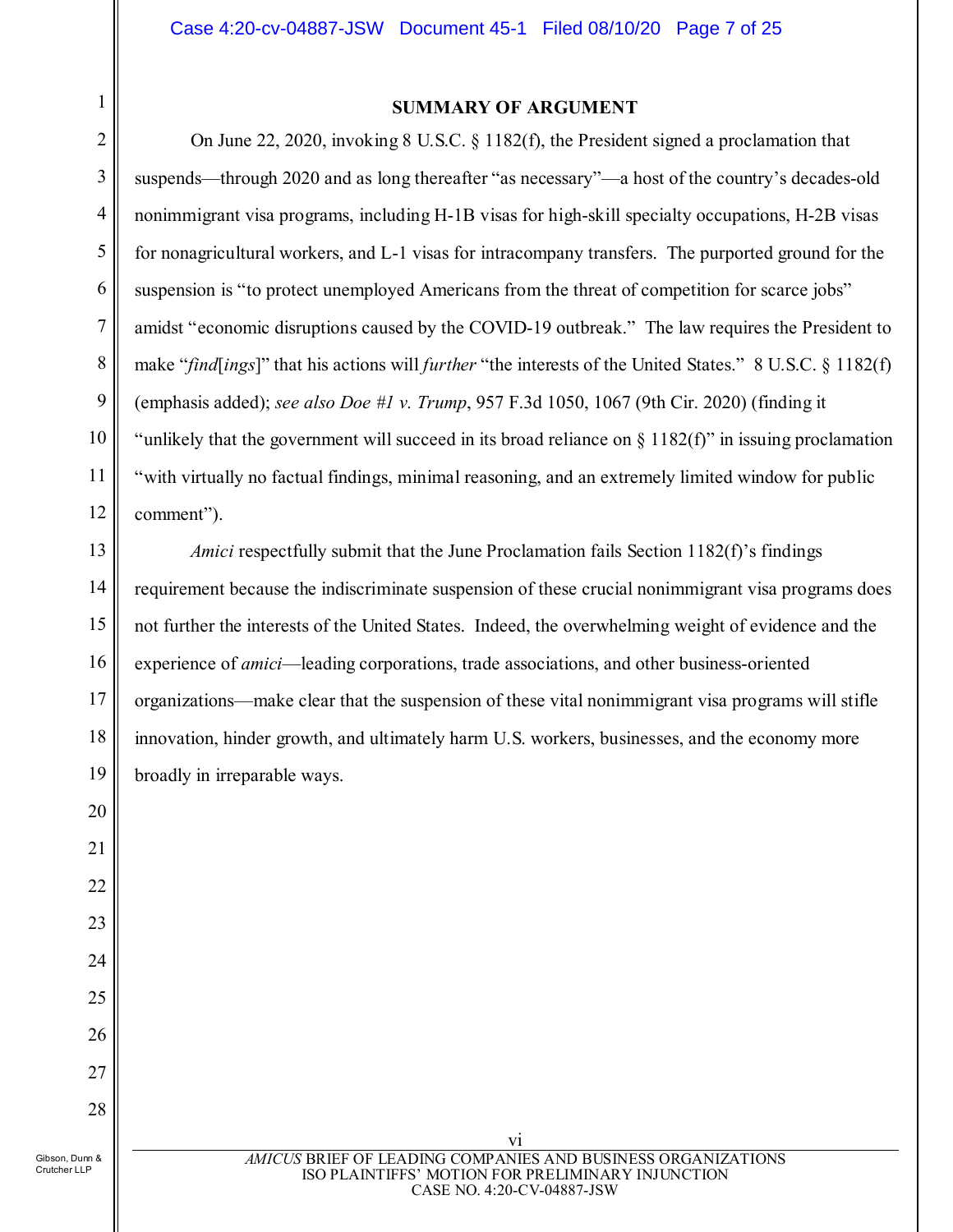<span id="page-7-0"></span>1 2

3

4

5

6

7

8

9

10

<span id="page-7-1"></span>11

12

### **I. IDENTITY AND INTEREST OF** *AMICI CURIAE*

*Amici* are corporations, trade associations, and other organizations focused on the business community. They represent a broad range of sectors of the U.S. economy. Collectively, they have hundreds of thousands of employees and members across the country and represent hundreds of billions of dollars in annual economic activity. *Amici* have extensive experience with employmentbased visas, including the H-1B, H-2B, and L-1 programs recently suspended by the President; they include some of the greatest beneficiaries of those programs. They have experienced firsthand the benefits of these programs for their companies, their employees, and the U.S. economy more broadly.[1](#page-7-2) Based on that experience and knowledge, they submit this brief to highlight the serious economic impact of suspending these programs and the ongoing and irreparable harms that result from doing so. [2](#page-7-3)

## **II. INTRODUCTION**

13 14 15 16 17 18 19 20 21 For decades, U.S. businesses have welcomed thousands of highly-skilled and motivated workers from abroad to work temporarily in the United States through nonimmigrant visa programs established by Congress. These initiatives, including the H-1B, H-2B, and L-1 visa programs, help drive American growth and innovation by attracting the world's best talent—including engineers, doctors, bankers, biomedical researchers, software developers, and tech executives—at a time when the global contest to attract skilled workers is increasingly competitive. The programs have been an unequivocal success, earning praise from presidents of both political parties. They are widely understood as benefitting not only U.S. companies and the foreign workers they employ, but also domestic wage earners, families, communities, and the American economy more broadly.

22 23 24 On June 22, 2020, President Trump signed Proclamation 10052 (the "Proclamation"), which suspends—through the end of the year and as long thereafter as he deems "necessary"—issuance of new nonimmigrant visas throughout the legal immigration system, including the H-1B, H-2B, and L-1

25

<span id="page-7-2"></span>26

<span id="page-7-3"></span>27

<sup>&</sup>lt;sup>1</sup> A full list of *amici* is set forth in the attached Appendix.

<sup>&</sup>lt;sup>2</sup> No party to the above-captioned action or any of their counsel authored this brief in whole or in part or contributed money that was intended to fund preparing or submitting this brief. No third party—other than the *amici curiae*, their members, or their counsel—contributed money that was intended to fund preparing or submitting this brief.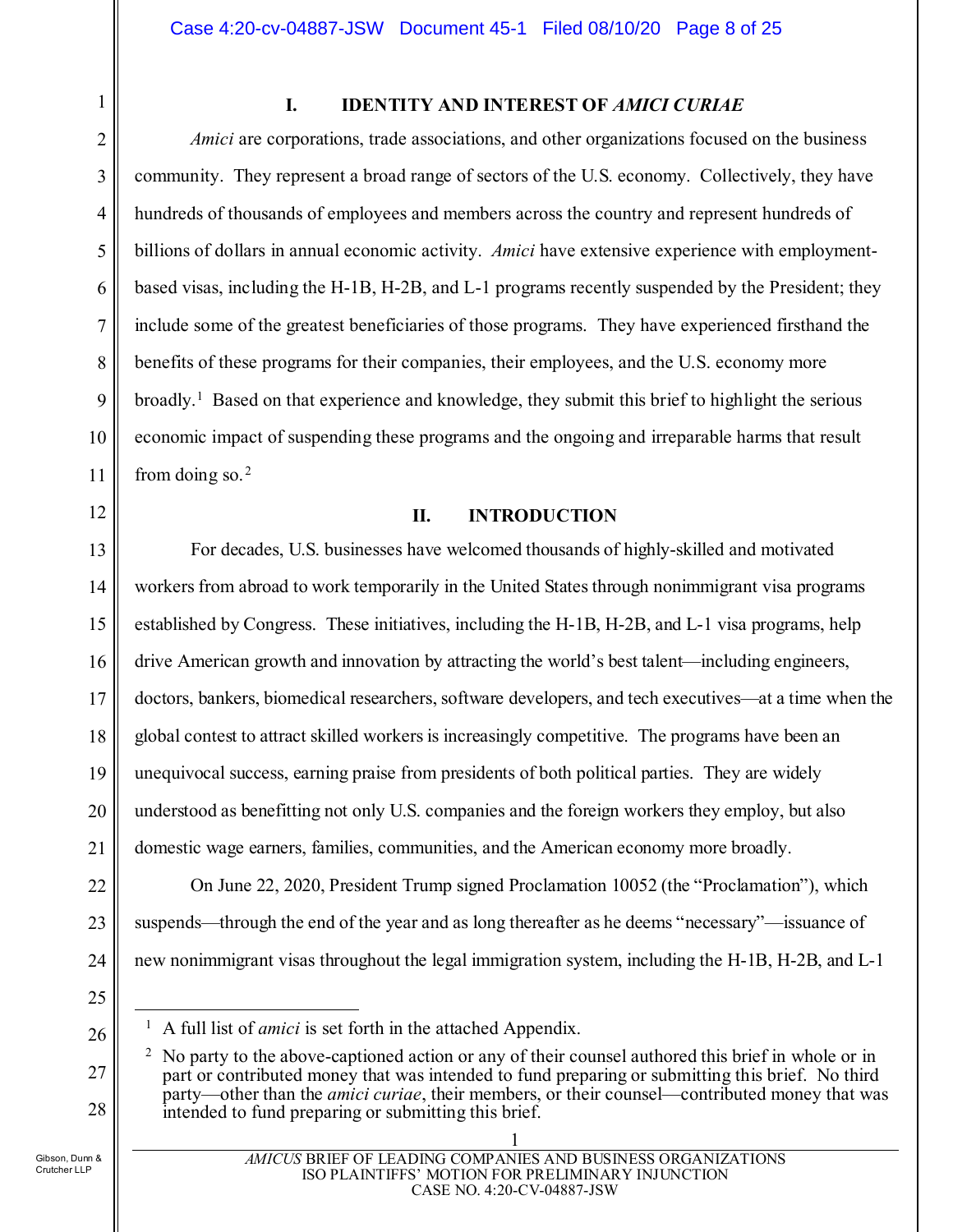#### Case 4:20-cv-04887-JSW Document 45-1 Filed 08/10/20 Page 9 of 25

programs. The stated ground for the indefinite suspension is that entry of nonimmigrant workers at this time is "detrimental to the interests of the United States" given "economic disruptions caused by the COVID-19 outbreak" and a purported lack of "alternative means to protect unemployed Americans from the threat of competition for scarce jobs." According to the Administration's own estimates, the President's actions will prevent more than half a million work-authorized individuals from coming to the United States by year's end. And experts estimate the Proclamation will prevent roughly 20,000 employers from filling positions during that same period.

These policies were undertaken as a purported exercise of the President's authority under 8 U.S.C. § 1182(f), which requires, at the threshold, a "find[ing]" that his actions serve "the interests of the United States." While Section 1182(f) affords great deference to the President "'in the context of international affairs and national security,'" "his power is more circumscribed when he addresses a purely domestic economic issue." *Doe #1 v. Trump*, 957 F.3d 1050, 1067 (9th Cir. 2020) (quoting *Trump v. Hawaii*, 138 S. Ct. 2392, 2409 (2018)). As the Ninth Circuit recently explained in a related context, the provision does not provide "limitless power to deny visas to immigrants." *Id.* at 1065.

15 16 17 18 19 20 21 22 23 24 *Amici* submit that the Proclamation's indiscriminate and sudden suspension of nonimmigrant visa programs, including the H-1B program for highly-skilled individuals and L-1 program for intracompany transfers, fundamentally disserves the interests of the United States by stifling the ability of U.S. businesses to attract the world's best talent, drive innovation, and further American economic prosperity. The Proclamation essentially nullifies a carefully balanced and congressionally approved framework for legal immigration, "raising serious questions as to whether the President has effectively rewritten provisions of the INA." *Doe #1*, 957 F.3d at 1067. And because it "was issued with virtually no factual findings," with "minimal reasoning," *id.*, and against the weight of authority demonstrating the benefits of these programs, it cannot support a "find[ing]" that the suspension serves "the interests of the United States." 8 U.S.C. § 1182(f).

25 26 27 28 Already global competitors in Canada, China, and India, among others, are pouncing at the opportunity to attract well-trained, innovative individuals. And American businesses are scrambling to adjust, hiring needed talent to work in locations outside our nation's borders. The Proclamation did not consider these costs. And it was based on the false assumption that the suspension would protect

1

2

3

4

5

6

7

8

9

10

11

<span id="page-8-0"></span>12

<span id="page-8-1"></span>13

14

<span id="page-8-2"></span>*AMICUS* BRIEF OF LEADING COMPANIES AND BUSINESS ORGANIZATIONS ISO PLAINTIFFS' MOTION FOR PRELIMINARY INJUNCTION CASE NO. 4:20-CV-04887-JSW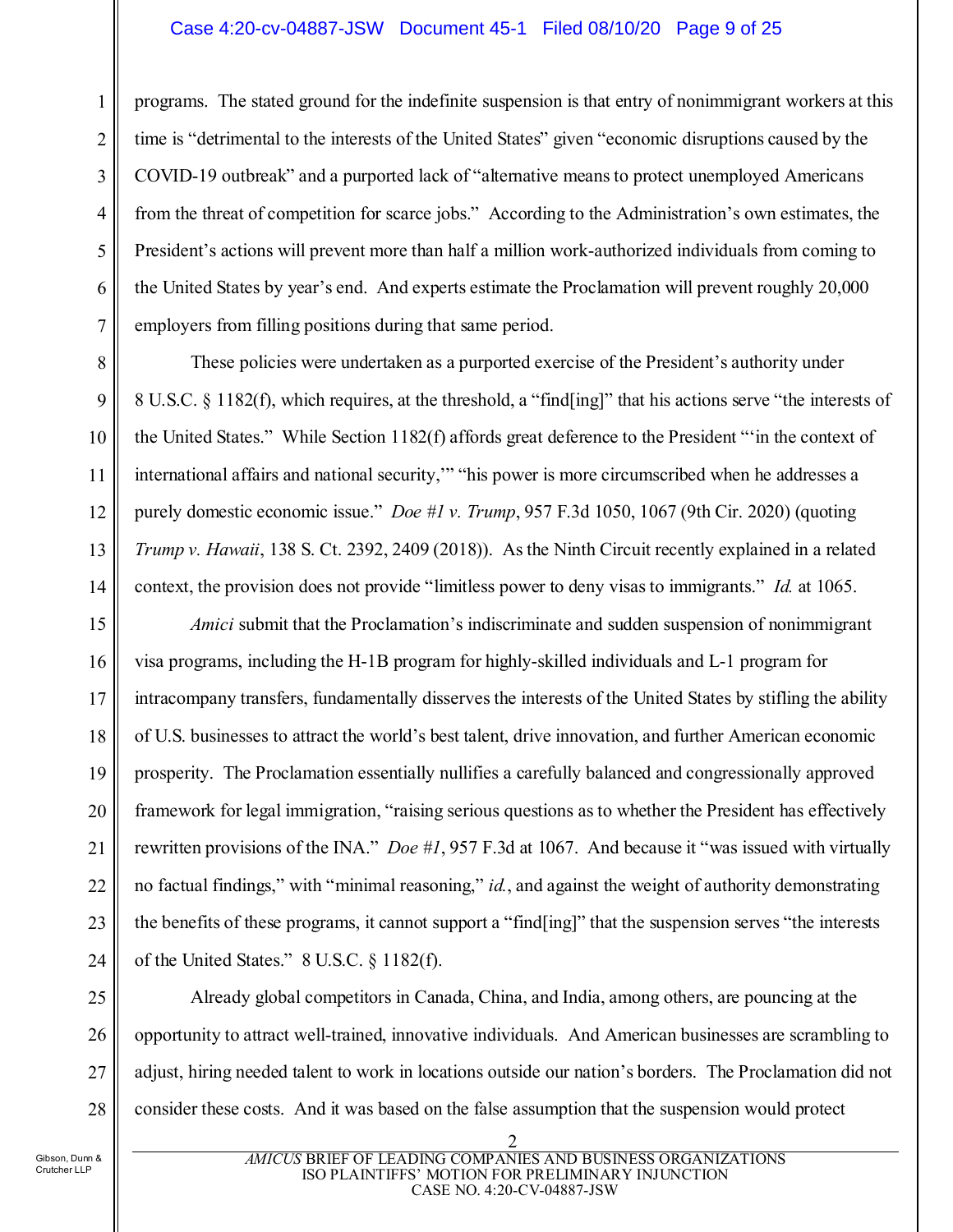domestic workers. In fact, *amici* and American businesses more broadly will continue to be irreparably damaged by the Proclamation, to the detriment of their workers and customers, the broader economy, and the future of American innovation and leadership.

### **III. ARGUMENT**

## <span id="page-9-1"></span><span id="page-9-0"></span>**A. The Suspended Visa Programs Have A Well-Established And Documented Track Record Of Benefiting The U.S. Economy.**

Congress enacted and refined the H-1B, H-2B, and L-1 visa programs, recognizing that they would benefit the U.S. economy. Study after study and expert after expert have confirmed as much: these programs have driven innovation, increased employment, and fueled economic growth, with scant evidence of detrimental effects on domestic employees. And *amici*'s real-world experiences reinforce the conclusions of these many academic and governmental analyses. [3](#page-9-6)

# **1. The H-1B program for specialty occupations boosts the U.S. economy.**

<span id="page-9-3"></span><span id="page-9-2"></span>The H-1B program provides temporary visas and employment authorization for "specialty" occupations, conditioned on Department of Labor certification of a Labor Condition Application. *See*  8 C.F.R. § 214.2(h). Since its establishment in 1952, the H-1 visa classification has allowed U.S. employers to hire professionals born outside the country. Since 1990, this category has been subject to numerical limits and a labor condition application and has been designated the "H-1B visa." Today it is most commonly associated with the science, technology, engineering, and mathematics (STEM) disciplines. The modern economy increasingly depends on complex information technology and management of vast troves of data. Accordingly, American companies across many sectors and areas of the country employ H-1B visa holders in many capacities, including as operation research analysts, software engineers, database architects, system analysts, and scientists directly engaged in research and development of all types.<sup>4</sup> These individuals are central to the daily operation and continued growth of American businesses across industries. And research overwhelmingly shows

<sup>4</sup> *See, e.g.*, American Immigration Council, *The H-1B Visa Program: A Primer on the Program and Its Impact on Jobs, Wages, and the Economy* (Apr. 2020),<https://bit.ly/2EViDmZ> at 6 (noting diversity of occupations and geographic areas).

<span id="page-9-7"></span>28

<span id="page-9-6"></span><span id="page-9-5"></span> <sup>3</sup> *See, e.g.*, Letter from 324 Employers and Trade, Industry, and Higher Education Associations and Groups Across the American Economy Focused on the High-skilled Workforce to President Donald J. Trump, Secretary of State Michael Pompeo, Secretary of Labor Eugene Scalia, and Acting Secretary of Homeland Security Chad Wolf (May 21, 2020), [https://bit.ly/3fuKvLd.](https://bit.ly/3fuKvLd)

<span id="page-9-4"></span><sup>3</sup> *AMICUS* BRIEF OF LEADING COMPANIES AND BUSINESS ORGANIZATIONS ISO PLAINTIFFS' MOTION FOR PRELIMINARY INJUNCTION CASE NO. 4:20-CV-04887-JSW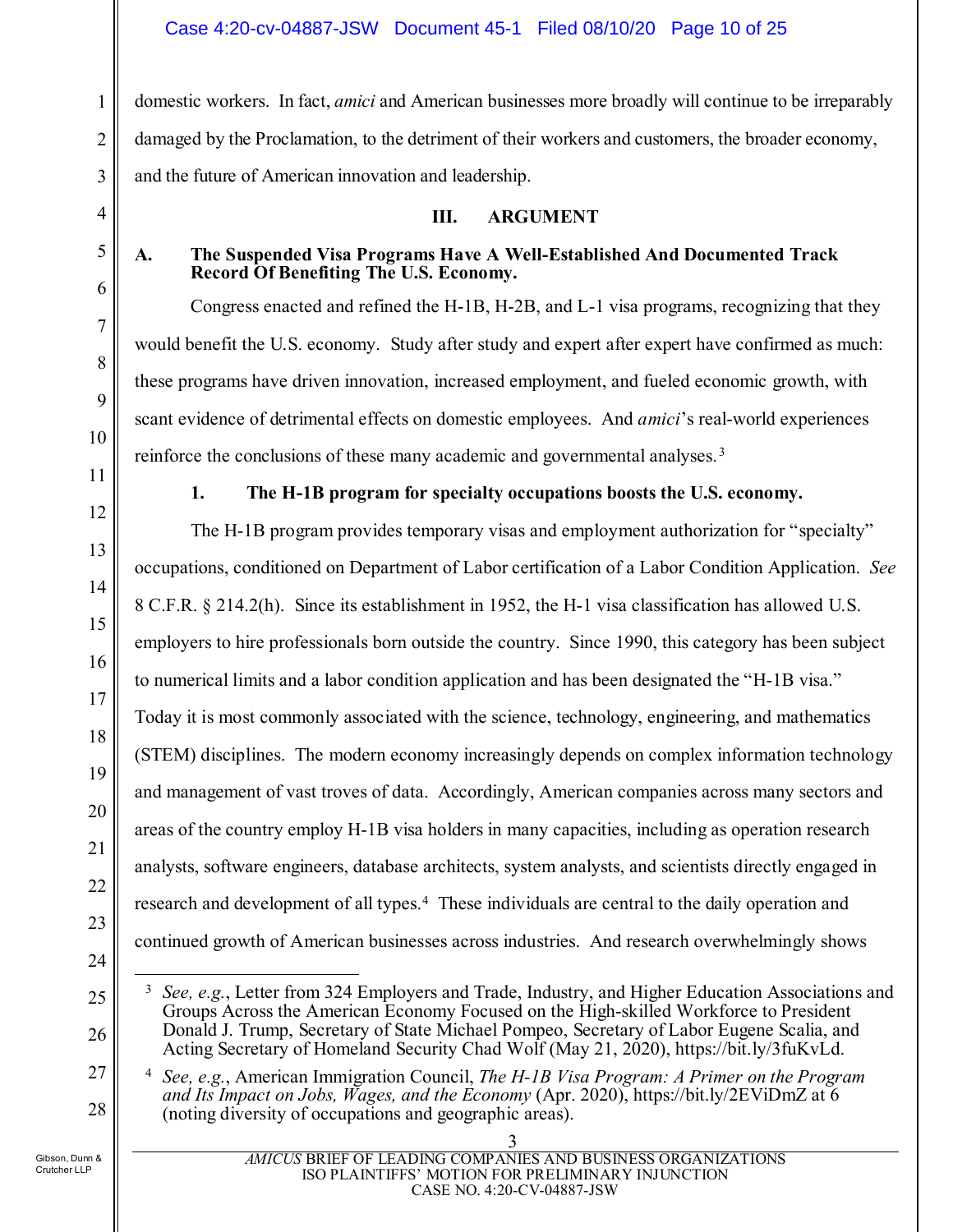### Case 4:20-cv-04887-JSW Document 45-1 Filed 08/10/20 Page 11 of 25

that these "H-1B visa holders do not adversely affect U.S. workers" but rather benefit them, as the H-1B program "*increases* innovation, productivity and profits at H-1B employers and boosts total productivity and innovation in the United States," as well as "employment among other workers in an occupation."[5](#page-10-7)

That is to say, "[a]rguments that [these] highly skilled, temporary foreign workers are freezing out [U.S.-born] workers are rebutted by the best available empirical evidence."[6](#page-10-8) Contrary to the Proclamation's premise, unemployment rates are very low for jobs that use large numbers of H-1B visas—like STEM occupations—signaling that labor demands for these positions already exceeds the supply.<sup>[7](#page-10-9)</sup> The data further reveal that "H-1B workers complement U.S. workers, fill employment gaps in many STEM occupations, and expand job opportunities for all."<sup>8</sup> Modeling of a modest expansion of the program projected the creation of more than 1 million new jobs over 25 years,<sup>[9](#page-10-11)</sup> while modeling of its elimination projected a marked reduction in GDP.[10](#page-10-12) Further, "[o]verwhelming evidence shows that H-1B workers do not drive down wages of [U.S.-born] workers"—and indeed may lead to *increased* wages for employees in the United States.<sup>11</sup>

# <span id="page-10-0"></span>15

1

2

3

4

5

6

7

8

9

10

11

12

13

14

16

17

18

19

<span id="page-10-7"></span>20

<span id="page-10-8"></span>21

<span id="page-10-10"></span>24

<span id="page-10-11"></span>25

26

<span id="page-10-13"></span>28

### **2. The H-2B program for nonagricultural workers also serves an essential role in the economy.**

The H-2B program covers temporary nonagricultural workers, and is often used in the

- <sup>8</sup> American Immigration Council, *supra* note 4 (citing studies); *see also* May 21, 2020 Letter by 324 Signatories, *supra* note 3 at app. 2-4 (citing studies).
- <span id="page-10-4"></span><sup>9</sup> Frederick R. Treyz, Corey Stottlemyer, & Rod Motamedi, *Key Components of Immigration Reform: An Analysis of the Economic Effects of Creating a Pathway to Legal Status, Expanding High-Skilled Visas, and Reforming Lesser-Skilled Visas*, Regional Economic Models, Inc. (2013), <https://bit.ly/31myL8C> at 1.

#### <span id="page-10-12"></span>27 <sup>10</sup> Michael E. Waugh, *Firm Dynamics and Immigration: The Case of High-Skilled Immigration*, Nat'l Bureau of Econ. Research (Working Paper No. 23387, 2017), [https://bit.ly/3fAXURY at 29.](https://bit.ly/3fAXURY%20at%2029.)

<span id="page-10-5"></span><sup>11</sup> American Immigration Council, *supra* note 4, at 3.

<span id="page-10-2"></span>

<span id="page-10-6"></span> <sup>5</sup> Madeline Zavodny, *The Impact of H-1B Visa Holders On The U.S. Workforce*, National Foundation for American Policy, NFAP Policy Brief (May 2020),<https://bit.ly/3gyJkf0> at 1–2 (citing and summarizing studies).

<span id="page-10-3"></span><span id="page-10-1"></span><sup>6</sup> American Immigration Council, *supra* note 4, at 4 (surveying studies).

<span id="page-10-9"></span><sup>22</sup> 23 <sup>7</sup> National Foundation for American Policy, *Analysis of Employment Data for Computer Occupations*, NFAP Policy Brief (May 2020), [https://bit.ly/2PugvEA.](https://bit.ly/2PugvEA)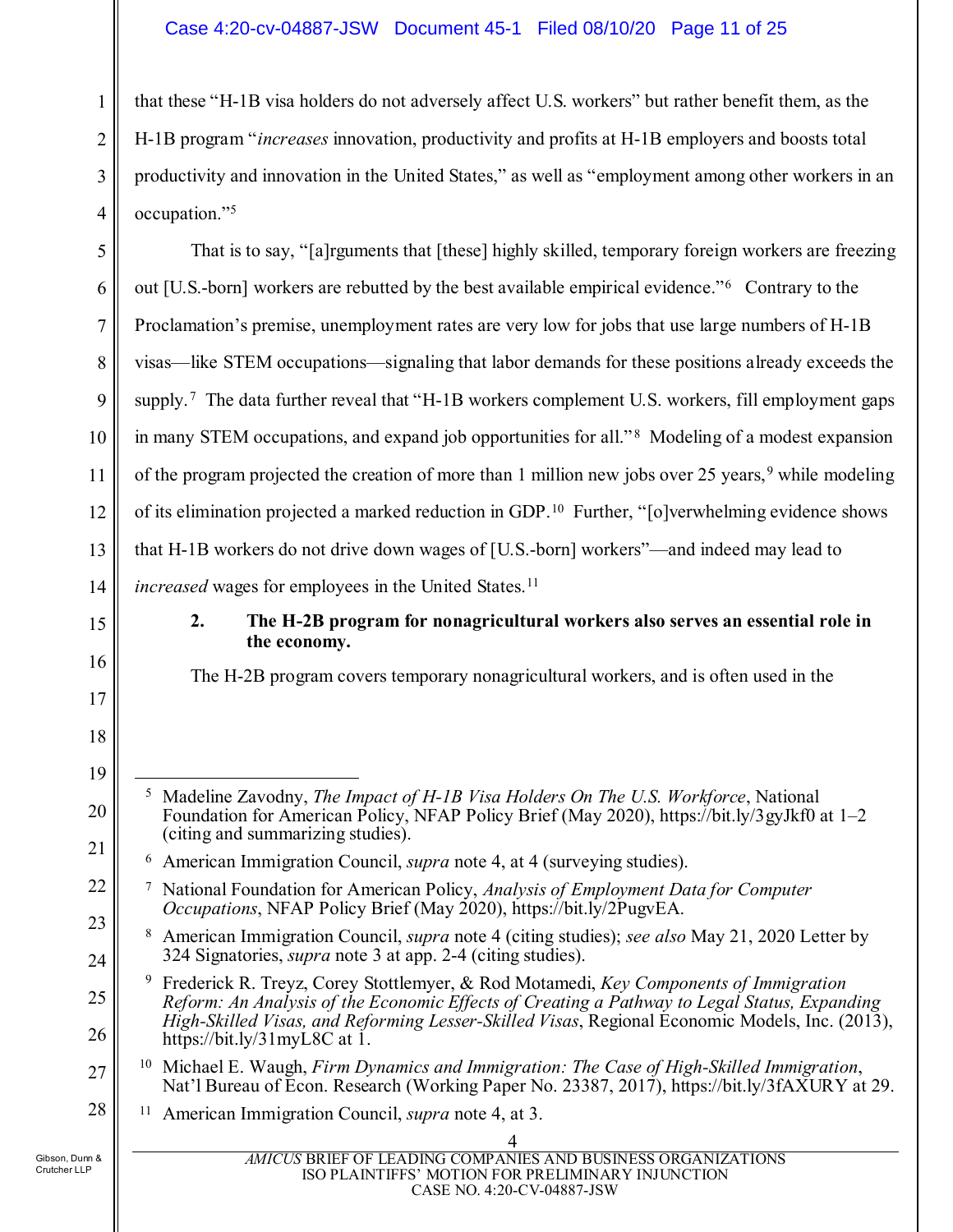#### Case 4:20-cv-04887-JSW Document 45-1 Filed 08/10/20 Page 12 of 25

landscaping, hospitality, forestry, and food processing industries to meet seasonal demand.<sup>[12](#page-11-5)</sup> By law, an H-2B visa can be issued *only* when the United States Department of Labor determines that "qualified workers in the United States are not available and that the alien's employment will not adversely affect wages and working conditions of similarly employed United States workers." 8 C.F.R. § 214.2(h)(6)(iv)(A); *see also* 8 U.S.C. § 1101(a)(15)(H)(ii)(b) (limiting such visas to when "unemployed persons capable of performing such service or labor cannot be found in this country").

7 8 9 10 11 12 13 14 15 16 17 18 19 Like the H-1B program, the H-2B program is linked to increased employment for domestic workers and increased economic activity. One study found that "100 H-2B workers results in an additional 464 jobs" for US workers.<sup>[13](#page-11-6)</sup> An April 2020 study by the Government Accountability Office (GAO) similarly found a positive correlation between H-2B workers and economic activity. According to the GAO, "employers reported shutting down operations in the absence of H-2B workers," explaining that "barriers to finding U.S. workers [for the same positions] included remote location and seasonality of the work."<sup>[14](#page-11-7)</sup> "Most" of the interviewed employers said their business planning was negatively affected by uncertainty about the availability of H-2B visas, a consideration of relevance to the current executive action; 12 of 14 employers studied who were unable to obtain requested visas saw decreased revenues; and companies supplying those employers similarly saw their own sales decrease when H-2B workers were unavailable.<sup>[15](#page-11-8)</sup> The GAO analyses also revealed that "counties with H-2B employers generally had lower unemployment rates and higher weekly wages than those without H-2B employers."[16](#page-11-9)

20

21

22

<span id="page-11-5"></span>23

<span id="page-11-8"></span><span id="page-11-7"></span>27

<span id="page-11-9"></span>28

1

2

3

4

<span id="page-11-1"></span><span id="page-11-0"></span>5

6

The Executive Branch itself recently recognized the importance of the H-2B program in responding to the COVID-19 pandemic. On May 14, 2020, the Department of Homeland Security

<sup>15</sup> *Id.*

<span id="page-11-3"></span>5 *AMICUS* BRIEF OF LEADING COMPANIES AND BUSINESS ORGANIZATIONS ISO PLAINTIFFS' MOTION FOR PRELIMINARY INJUNCTION CASE NO. 4:20-CV-04887-JSW

<span id="page-11-2"></span> <sup>12</sup> United States Government Accountability Office (GAO), *H-2B VISAS: Additional Steps Needed to Meet Employers' Hiring Needs and Protect U.S. Workers* (Apr. 2020),<https://bit.ly/3i94y3y> at 11–12.

<span id="page-11-6"></span><span id="page-11-4"></span><sup>24</sup> 25 26 <sup>13</sup> Madeline Zavodny, *Immigration and American Jobs*, American Enterprise Institute for Public Policy Research & Partnership For a New American Economy (Dec. 2011), https://bit.ly/3a3xaZ9 at 11; *see also* Madeline Zavodny & Tamar Jacoby, *The Economic Impact of H-2B Workers*, U.S. Chamber of Commerce & ImmigrationWorks USA (2010), https://bit.ly/39YlkQ4.

<sup>14</sup> GAO, *supra* note 12 at 2.

<sup>16</sup> *Id.* at 13–14.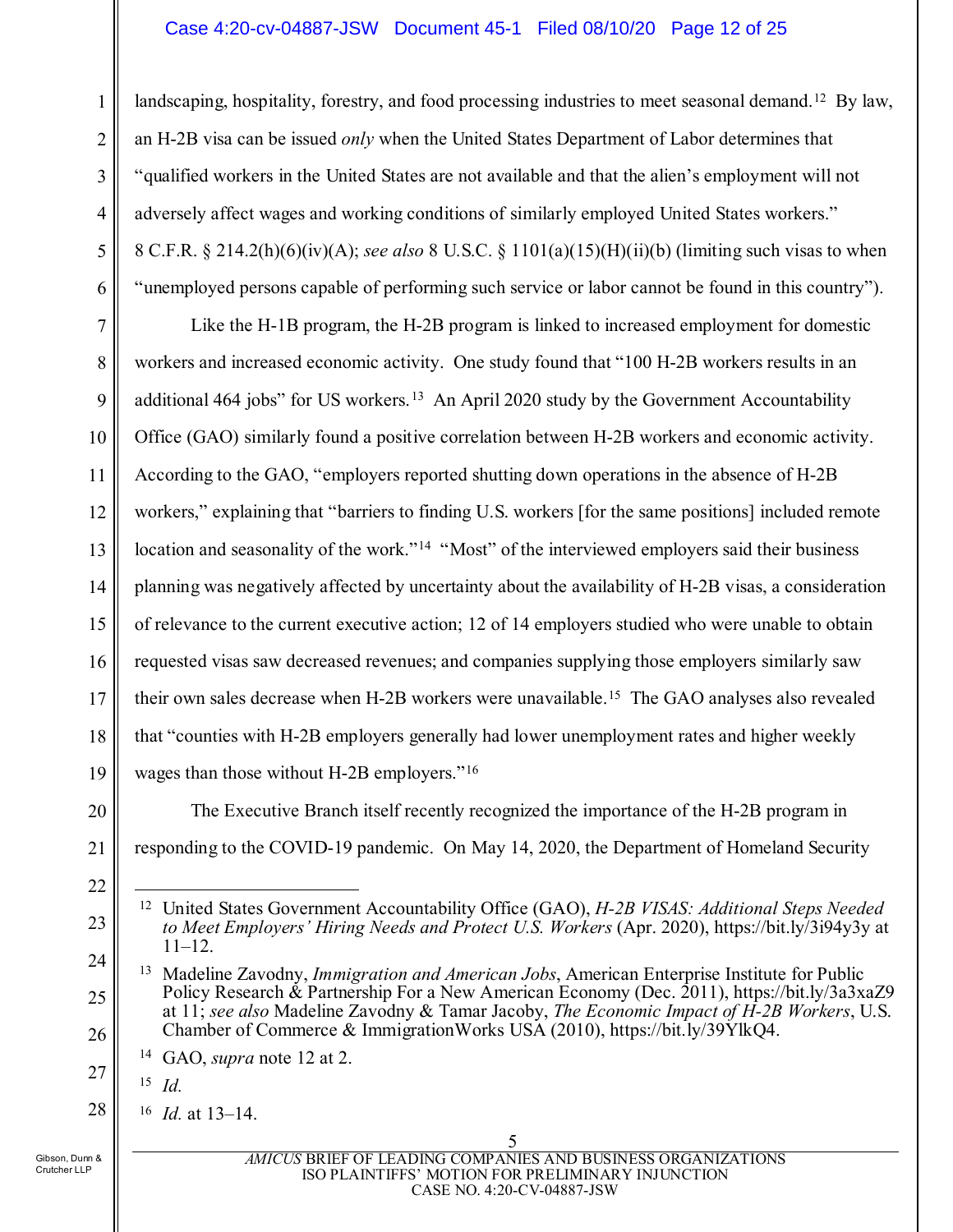<span id="page-12-2"></span>issued a temporary final rule to allow *more* flexibility in hiring or extending the employment of H-2B visa holders already in the country. 85 Fed. Reg. 28843 (May 14, 2020). Although the change was directed only at the food supply chain, DHS acknowledged that other roles filled by H-2B workers were "nonetheless critical to public health and safety, or the economic and national security and resilience of the nation's critical infrastructure." *Id.* at n.11. Similarly, prior to the Proclamation, the Department of State announced that it would continue to process H-2 applications at consular posts as a "national security priority," notwithstanding the suspension of "routine" visa services as a result of COVID-19. [17](#page-12-7) As the Department of State explained, this was because "the H-2 program is essential to the economy and food security of the United States and is a national security priority." [18](#page-12-8)

<span id="page-12-0"></span>

1

2

3

#### <span id="page-12-6"></span><span id="page-12-5"></span><span id="page-12-1"></span>**3. The L-1 visa program for intracompany transfers keeps jobs in the U.S. and boosts the competitiveness of U.S. companies.**

The L-1 program allows multinational companies to temporarily transfer existing employees to the United States to perform "managerial" or "executive" functions, or functions requiring "specialized knowledge" of the company's products, processes, or procedures. 8 U.S.C.  $\S 1184(c)(2)(D)$ . Congress enacted this program 50 years ago to remove restrictions on "the exchange and development of managerial personnel from other nations vital to American companies competing in modern-day world trade." H.R. Rep. No. 91-815, at 5 (1970), 1970 U.S.C.C.A.N. (84 Stat. 116) 2750, 2754. The L-1 category was visionary in allowing a firm to transfer *existing* employees to where they are needed to maximize business growth; it is a workforce relocation tool for a global economy. Or in the words of USCIS, the program ended prohibitions that "unduly restricted the transfer and development of foreign personnel vital to the interests of U.S. businesses." [19](#page-12-9) "Congress has determined that the ability to transfer company personnel with specialized knowledge is important in fostering the growth and competitiveness of U.S. businesses. Companies should be able to transfer their specialized knowledge employees to do business in an

<span id="page-12-7"></span>17 United States Department of State, *Important Announcement on H2 Visas*, Bureau of Consular

<span id="page-12-4"></span><span id="page-12-3"></span>Affairs (Mar. 26, 2020), https://bit.ly/2C0nyll.

- <span id="page-12-8"></span><sup>18</sup> *Id.*
- <span id="page-12-9"></span><sup>19</sup> Memorandum from USCIS on L-1B Adjudications Policy, PM-602-0111, (Aug. 17, 2015), https://bit.ly/2PscUXI at 2.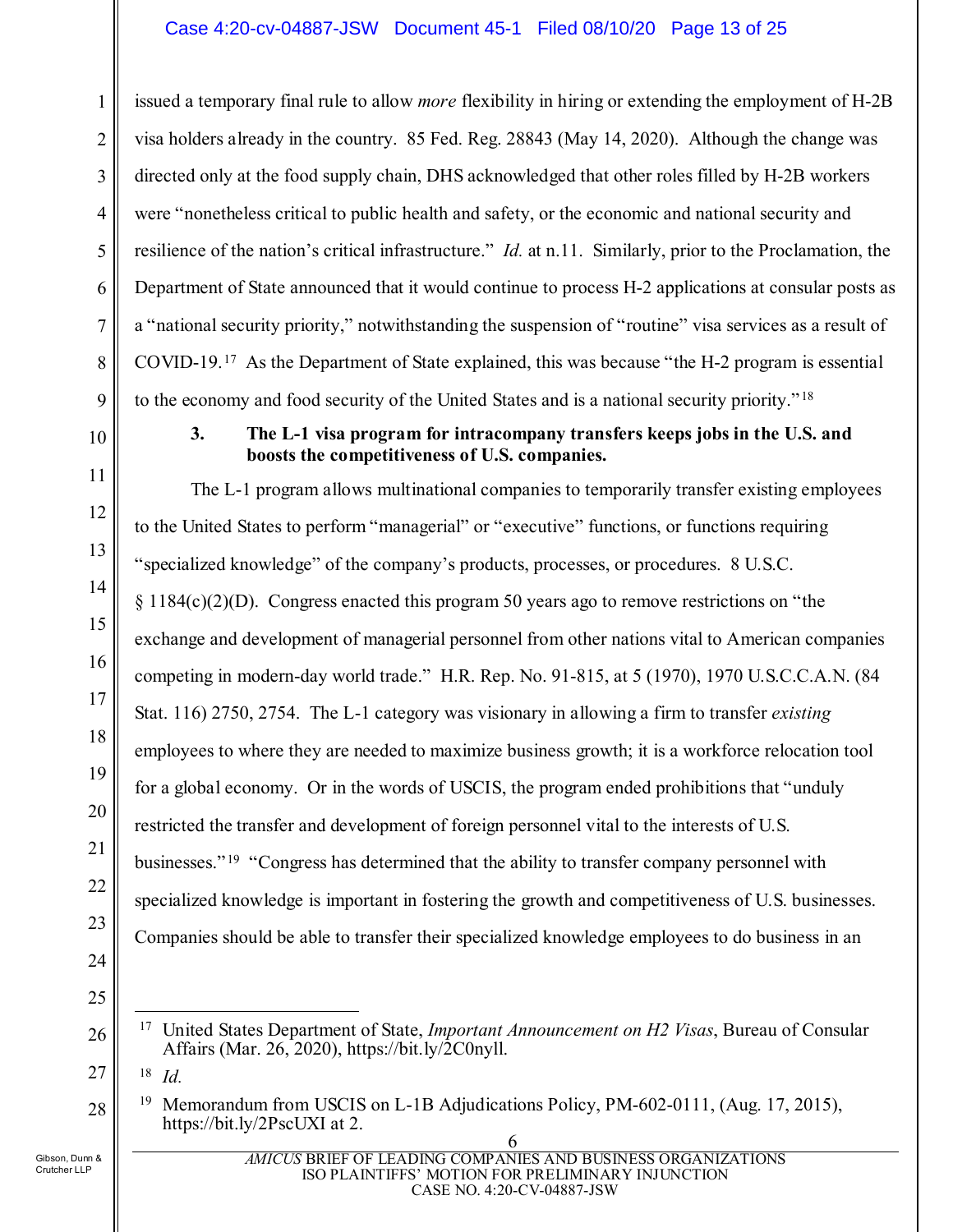increasingly global marketplace.["20](#page-13-7)

| Congress's expectation and goal have been borne out. As one study explains, "[f] ar from                     |
|--------------------------------------------------------------------------------------------------------------|
| displacing U.S. workers on net, allowing multinationals to bring employees into the United States            |
| from abroad prevents them from moving their entire operations abroad." <sup>21</sup> To the same end, on May |
| 21, 2020 (well into the COVID-19 pandemic), 324 employers and organizations who rely on high-                |
| skilled workforces wrote to the Administration to explain that the program "plays a direct role in           |
| supporting job creation and job retention in the United States, as well as expanding U.S. advanced           |
| manufacturing, continuing U.S.-centered research and development, increasing exports from the U.S.,          |
| and encouraging foreign direct investment into the U.S."22                                                   |

10

11

12

13

14

15

16

<span id="page-13-1"></span>17

19

20

21

22

23

<span id="page-13-8"></span><span id="page-13-7"></span>24

25

<span id="page-13-10"></span><span id="page-13-9"></span>26

27

<span id="page-13-11"></span>28

1

2

3

4

5

6

7

8

9

#### <span id="page-13-0"></span>**B. Unless It Is Enjoined, The Proclamation Will Continue To Impose Irreparable Harm On Businesses And The Nation's Economy.**

The Proclamation jeopardizes the benefits of nonimmigrant visa programs. Absent an injunction, roughly 20,000 U.S. employers seeking to hire foreign workers will be impacted by year's end.<sup>23</sup> And while the Administration suggests its actions have "clear[ed] the American job market of competition,"<sup>[24](#page-13-11)</sup> no evidence supports this. In reality, based on numerous studies and the experience of *amici*, the impact on American workers, businesses, and the economy more broadly will be adverse, enduring, and irreparable.

18

# **1. Many leading businesses have recognized that the indefinite suspension of nonimmigrant visas threatens U.S. competitiveness, ingenuity, and growth.**

After the President announced the Proclamation, many of America's leading companies, including many *amici*, denounced the policy as harmful to innovation and growth, particularly in light of the COVID-19 pandemic. Amazon stated that "[p]reventing high skilled professionals from entering the country and contributing to America's economic recovery puts America's global competitiveness at

<span id="page-13-4"></span><sup>23</sup> David J. Bier, *About 20,000 U.S. Employers Are Affected by Trump's Travel Bans This Year*, Cato at Liberty (July 16, 2020), [https://bit.ly/3i9NxGw.](https://bit.ly/3i9NxGw)

<span id="page-13-2"></span><sup>24</sup> *See* Ken Cuccinelli (@HomelandKen), Twitter (June 22, 2020), [https://twitter.com/](https://twitter.com/HomelandKen) [HomelandKen/](https://twitter.com/HomelandKen)status/1275201179920760839.

<span id="page-13-5"></span><span id="page-13-3"></span> <sup>20</sup> *Id.* at 15.

<sup>21</sup> David J. Bier, *The Facts About the L-1 Visa Program*, Cato at Liberty (June 10, 2020), https://bit.ly/2EWvrtl.

<span id="page-13-6"></span><sup>22</sup> May 21, 2020 Letter by 324 Signatories, *supra* note 3.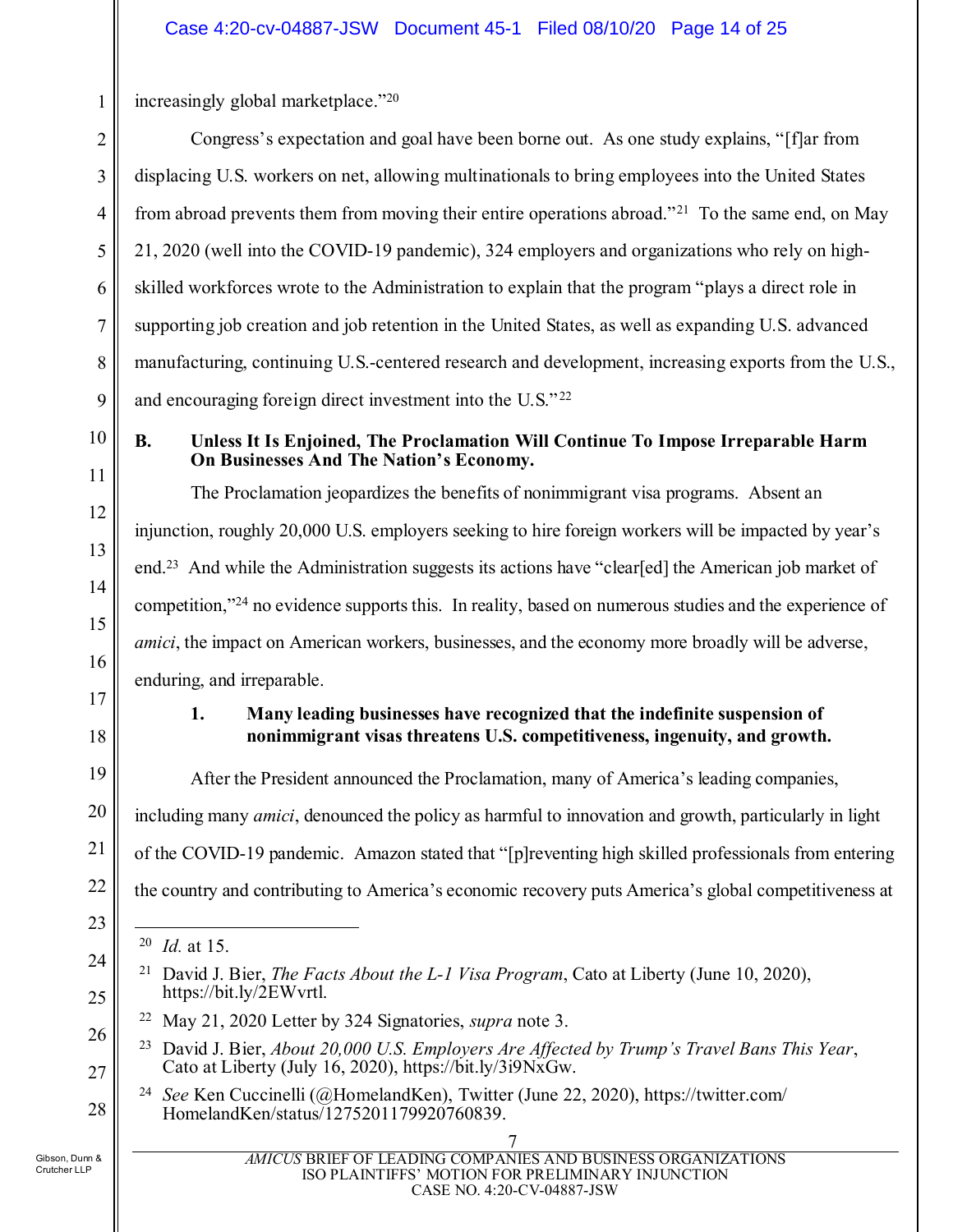#### Case 4:20-cv-04887-JSW Document 45-1 Filed 08/10/20 Page 15 of 25

1 2 3 4 5 6 7 8 9 10 11 12 risk.["25](#page-14-6) Facebook recognized that "[h]ighly-skilled visa holders play a critical role in driving innovation," which is "something we should encourage, not restrict."[26](#page-14-7) Uber unequivocally stated the suspension "will hurt American businesses."<sup>[27](#page-14-8)</sup> Apple CEO Tim Cook said he was "[d]eeply disappointed by [the] proclamation," adding: "[T]his nation of immigrants has always found strength in our diversity, and hope in the enduring promise of the American Dream. There is no new prosperity without both."<sup>[28](#page-14-9)</sup> Microsoft President Brad Smith observed "[n]ow is not the time to cut our nation off from the world's talent or create uncertainty and anxiety."[29](#page-14-10) Google CEO Sundar Pichai, a firstgeneration immigrant, was similarly "[d]isappointed," recognizing that "[i]mmigration has contributed immensely to America's economic success" and "ma[de] it a global leader in tech.["30](#page-14-11) And PayPal CEO Dan Schulman warned that the suspension "will slow our progress as a nation" by blocking "current employees [who are] looking to bring their talents to the U.S." and depriving American businesses of "talented individuals who are filling roles that would otherwise remain vacant.["31](#page-14-12)

*Amici* and many other leading businesses and organizations, particularly those with substantial R&D needs, share these views. They are rooted in a common understanding, informed by experience and backed by empirical research: That nonimmigrant visa programs help drive American innovation, competitiveness, and growth, and their suspension—for any amount of time—irreparably harms American workers, businesses, and the economy.

- <span id="page-14-1"></span> 25 Jason Henry, *The Visas and The Fury*, New York Times (June 23, 2020), https://nyti.ms/2XvR6yG*.*  <sup>26</sup> *Id.*
- <span id="page-14-2"></span><span id="page-14-0"></span><sup>27</sup> Steven Musil, *Trump Executive Order Suspending H-1B Visas Takes Heat From Tech Giants*, CNET (June 23, 2020), [https://cnet.co/3fDtnTO.](https://cnet.co/3fDtnTO)
- <span id="page-14-9"></span>24 25 <sup>28</sup> *See* Tim Cook (@tim\_cook), Twitter (June 23, 2020), https://twitter.com/tim\_cook/status/ 1275407136256712707.
	- <sup>29</sup> *See* Brad Smith (@BradSmi), Twitter (June 22, 2020), https://twitter.com/BradSmi/status/ 1275232627453288450.
- <span id="page-14-12"></span><span id="page-14-11"></span><span id="page-14-4"></span><span id="page-14-3"></span>27 <sup>30</sup> *See* Sundar Pichai (@sundarpichai), Twitter (June 22, 2020), https://twitter.com/sundarpichai/ status/1275192075214966784.
	- <sup>31</sup> *See* Dan Schulman, LinkedIn (June 22, 2020), https://bit.ly/2PuvYol.

13

14

15

16

17

18

19

20

21

<span id="page-14-7"></span><span id="page-14-6"></span>22

<span id="page-14-8"></span>23

<span id="page-14-10"></span><span id="page-14-5"></span>26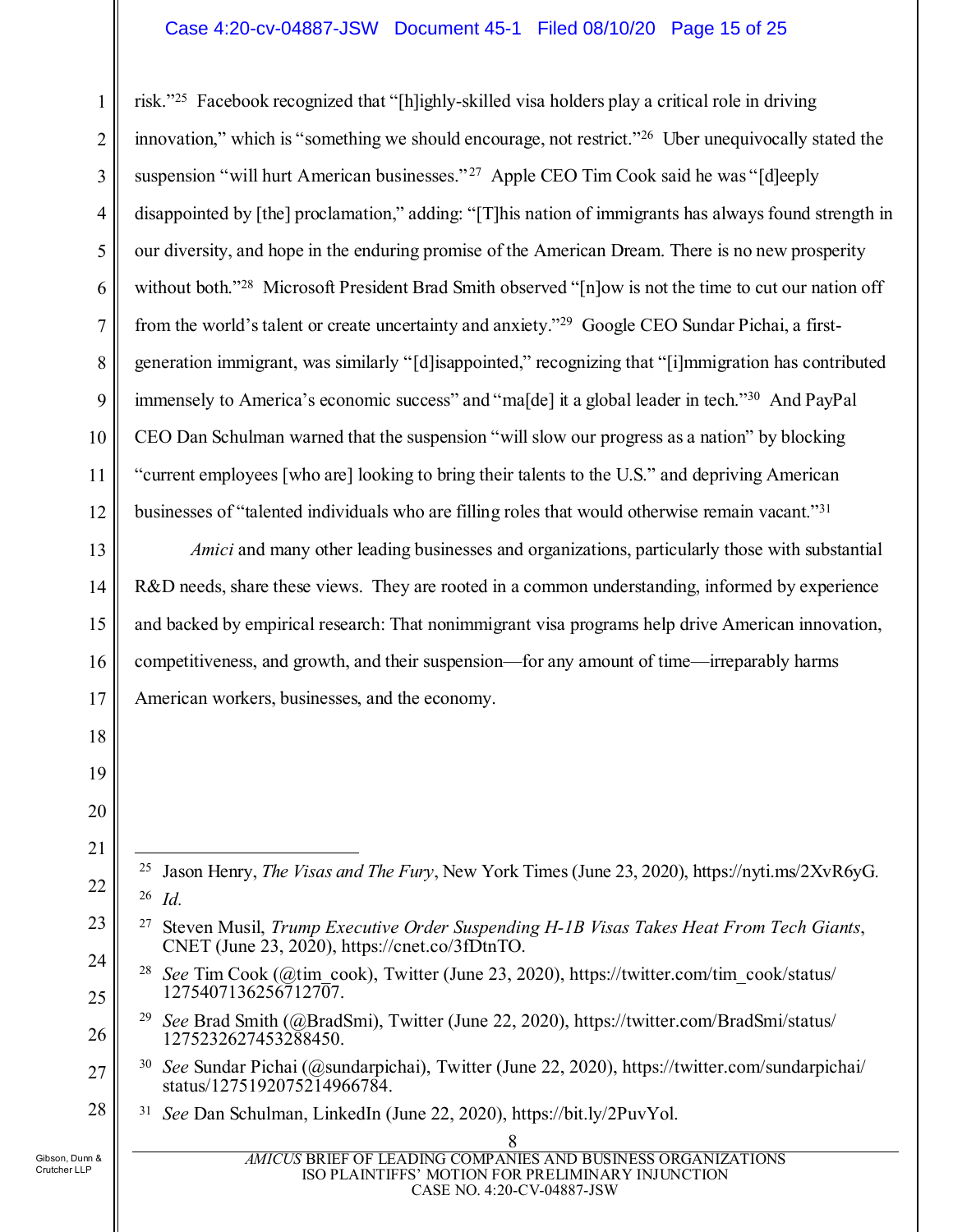<span id="page-15-0"></span>

1

2

3

4

5

6

7

8

9

10

11

12

13

14

15

16

17

18

19

20

<span id="page-15-5"></span>21

22

<span id="page-15-6"></span>23

<span id="page-15-9"></span><span id="page-15-8"></span>27

<span id="page-15-10"></span>28

# **2. The Proclamation is likely to drive talent abroad to the detriment of the U.S. economy and the benefit of its global competitors.**

Rather than "free [ing] up" positions for domestic workers,  $32$  the suspension forces many companies to create jobs outside the U.S., particularly for highly-specialized positions like those for which H-1B visa holders qualify. The vast majority of H-1B visa holders work in computer occupations.[33](#page-15-6) The U.S. labor market for these highly-specialized positions is very tight, and the COVID-19 pandemic only compounds this reality by increasing the public's reliance upon technology and employers' need to fill tech-related positions.

The Proclamation cites increased unemployment in (unspecified) "industries where employers are currently requesting H-1B and L workers to fill positions,["34](#page-15-7) and suggests that entry of additional nonimmigrant visa workers "presents a significant threat to employment opportunities for Americans affected by the extraordinary economic disruptions caused by the COVID-19 outbreak."[35](#page-15-8) But the unemployment rate in the U.S. for individuals in computer occupations *declined* from 3% in January of this year to 2.8% in April, and further still to 2.5% in May, while the jobless rate for all other occupations more than tripled from 4.1% to 13.5%[.36](#page-15-9)

The indefinite suspension of nonimmigrant visas, many of which would help fill positions in an increasingly tight high-skill labor market, will drive the search for applicants abroad. One recent and widely-cited empirical study, for example, concluded that "increasingly stringent restrictions on H-1B visas," like the 2004 drop in the H-1B visa cap, "direct[ly]" led to increased employment at *foreign*  affiliates of U.S. multinationals.[37](#page-15-10) Such restrictions drove firms to open new foreign affiliates and to

<sup>35</sup> *Id.*

<sup>36</sup> Anderson, *supra* note 33.

<span id="page-15-4"></span><sup>37</sup> Britta Glennon, *How Do Restrictions on High-Skilled Immigration Affect Offshoring? Evidence from the H-JB Program*, University of Pennsylvania, Wharton School (Paper No. 3547655, Feb.

<span id="page-15-2"></span> <sup>32</sup> *See* Transcript of White House Background Press Call Concerning the June 22 Presidential Proclamation Suspending Entry of Certain Nonimmigrants (June 22, 2020), https://perma.cc/Z9YU-MUZK (quoting an individual who the White House described as a "senior administration official").

<span id="page-15-3"></span><span id="page-15-1"></span><sup>33</sup> Stuart Anderson, *New Trump H-1B Visa Restrictions Will Harm Companies*, Forbes (June 23, 2020)[, https://bit.ly/2Dhf3TQ.](https://bit.ly/2Dhf3TQ)

<span id="page-15-7"></span><sup>24</sup> 25 26 <sup>34</sup> Proclamation 10052 of June 22, 2020, Suspension of Entry of Immigrants and Nonimmigrants Who Present a Risk to the United States Labor Market During the Economic Recovery Following the 2019 Novel Coronavirus Outbreak, 85 Fed. Reg. 38263 (June 25, 2020), https://bit.ly/2PrxbN1.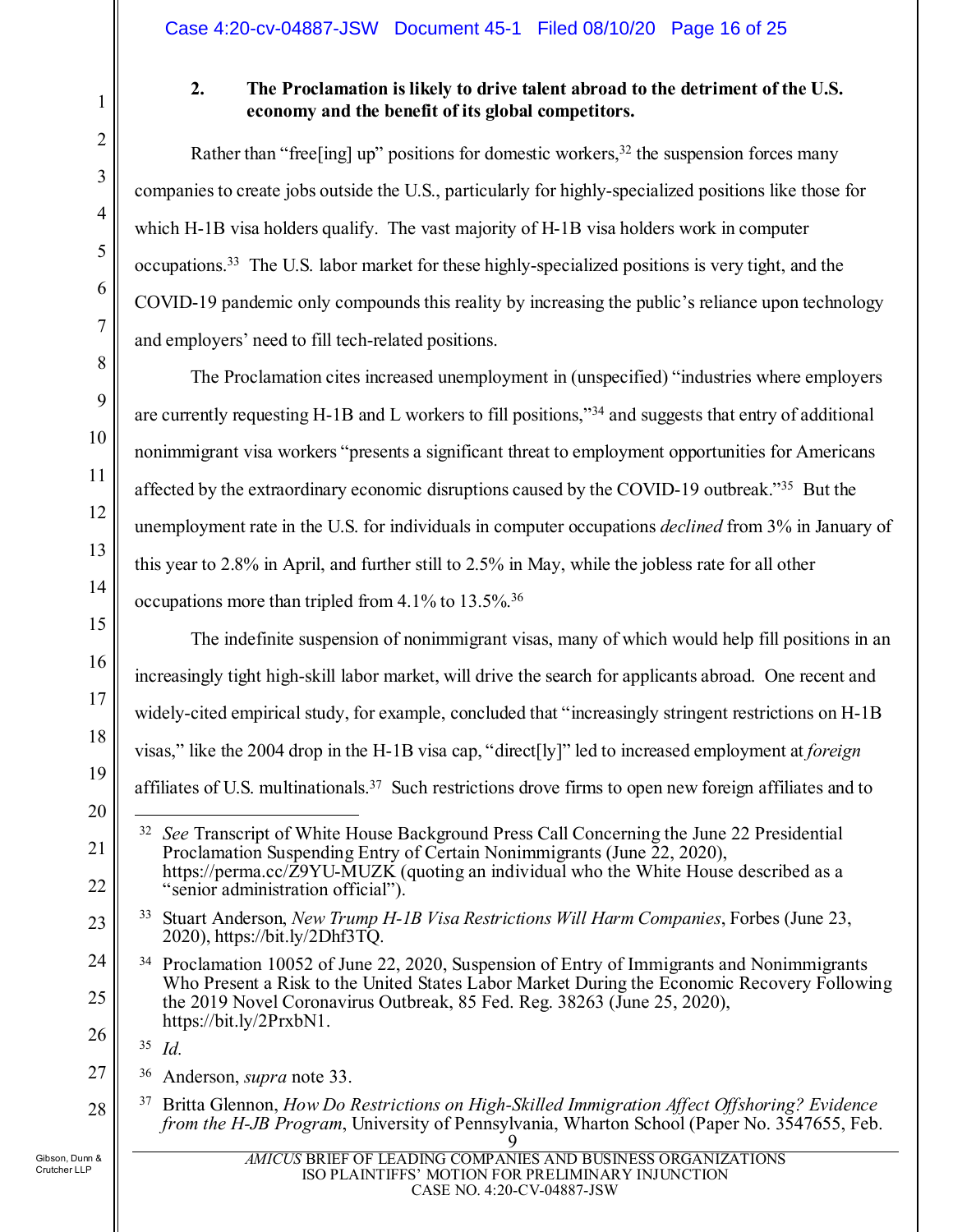#### Case 4:20-cv-04887-JSW Document 45-1 Filed 08/10/20 Page 17 of 25

2 3 4 5 6 7 8 9 increase employment at existing foreign locations, with the strongest effect "among R&D-intensive firms."<sup>[38](#page-16-4)</sup> Crucially, in response to prior curbs on nonimmigrant visas, U.S. multinationals not only increased the absolute *levels* but also the *share* of their total foreign employment, primarily to three countries: Canada, with its close proximity and more flexible high-skilled immigration policies, as well as India and China, which are rich in high-skilled human capital.<sup>[39](#page-16-5)</sup> As the study cautions, any policies ostensibly seeking to mitigate unemployment among Americans should consider that policies aimed at reducing immigration have the unintended consequence of encouraging firms to move jobs abroad.<sup>[40](#page-16-6)</sup> Of course, that hardly "protect[s] unemployed Americans from the threat of competition for scarce jobs," as the Proclamation professes to do.<sup>41</sup>

This is straightforward: Diverting skilled workers overseas deprives the U.S. of critical talent needed to sustain growth and drive innovation. And the need for these skills is all the more acute due to the COVID-19 pandemic. If these highly specialized workers cannot come to the United States, employers will be forced to employ them overseas—often along with other supporting employees and resources—or else give up that function altogether, harming their business.

One especially problematic spillover is the disruption of U.S.-based R&D activities across the manufacturing, biomedical, semiconductor, and many other sectors. The United States performs onequarter of global STEM R&D, the largest percentage for any nation, and the share of R&D performed in the U.S. has been on the rise in the past decade.<sup>42</sup> 73% of all development research in the U.S. is performed by private-sector businesses, with 80% of that research performed by U.S. *multinational* firms well-situated to send high-skilled jobs abroad to triage ongoing harms that the H- and L-visa

<sup>39</sup> *Id.*

<u>.</u>

<sup>40</sup> *Id.* at 24–26.

<sup>41</sup> Proclamation 10052, *supra* note 34.

<span id="page-16-1"></span><span id="page-16-0"></span><sup>42</sup> Mark Boroush, *Research and Development: U.S. Trends and International Comparisons*, National Science Foundation (Jan. 15, 2020), https://bit.ly/2Puq8mK.

<span id="page-16-8"></span>Gibson, Dunn & Crutcher LLP

1

10

11

12

13

14

15

16

17

18

19

20

21

22

23

24

<span id="page-16-5"></span><span id="page-16-4"></span>25

<span id="page-16-6"></span>26

<span id="page-16-7"></span>27

<span id="page-16-3"></span>10

<sup>21 2020),</sup><https://bit.ly/39XDscO> at 24; *see also* William W. Olney & Dario Pozzoli, *The Impact of Immigration on Firm-Level Offshoring*, Dept. of Economics, Williams College (June 13, 2019), https://bit.ly/3a36loa.

<span id="page-16-2"></span><sup>38</sup> Glennon, *supra* note 37, at 25.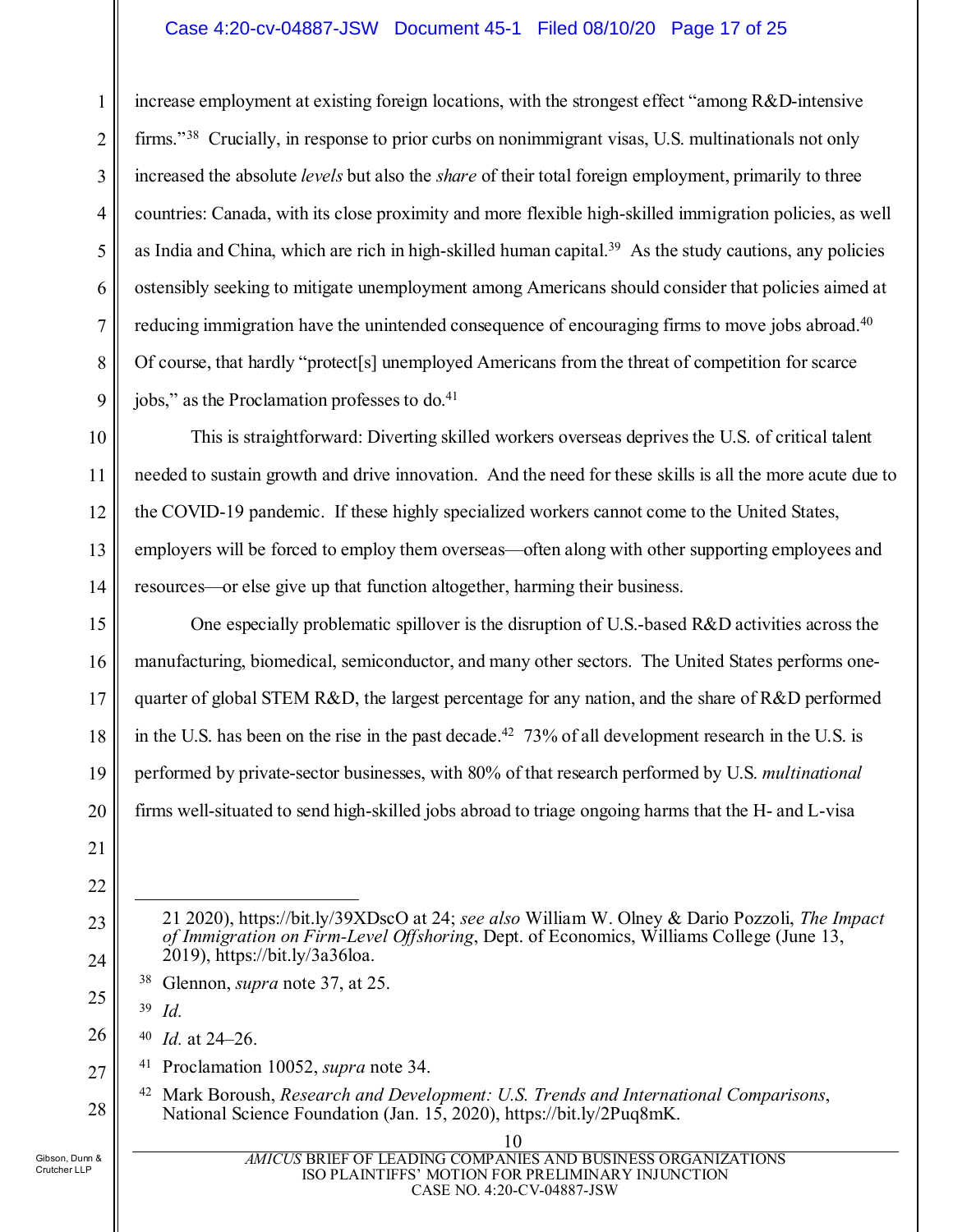#### Case 4:20-cv-04887-JSW Document 45-1 Filed 08/10/20 Page 18 of 25

suspensions are causing.<sup>[43](#page-17-7)</sup> "From a nationalistic perspective, this is problematic; if skilled foreign-born workers are at a U.S. firm's foreign affiliate instead of in the U.S., the innovative spillovers that they generate will go to another country instead."[44](#page-17-8) And as other leading economists have observed, "[l]ost technological and productivity growth in the US could mean increased growth elsewhere."[45](#page-17-9)

Predictably, other countries are poised to benefit from the U.S.'s wholesale suspension of nonimmigrant visas. As Box, Inc. CEO Aaron Levie warned, when "you restrict immigration, the jobs still get created, just somewhere else."[46](#page-17-10) One Fortune 100 CEO put a finer point on it, suggesting the Proclamation "may be a Canadian Jobs Creation Act. You can go to Toronto and hire people there and work quite effectively."[47](#page-17-11) Indeed, Twitter's Canadian chairman, Patrick Pichette, offered his own message to H-1B seekers: "[J]ust look to the North, where we welcome you (and your family) with open arms."[48](#page-17-12) And the CEO of a major Ottawa-based ecommerce platform similarly urged individuals affected by the suspension to "consider coming to Canada instead.["49](#page-17-13)

The diversion of top talent is already happening. The CEO of a leading consulting firm explained that instead of rescinding offers to those affected by the new H-1B and L-1 visa rules, the firm will "by necessity . . . move them to other countries, probably Canada."<sup>50</sup> Similarly, one Berlinbased online realtor had "raised a total of \$15 million in venture capital funding" to "hire up to 50 American workers in its New Jersey and California offices."[51](#page-17-15) But due to the Proclamation, it is

- <span id="page-17-1"></span>43 *Id.* at 7–8, 16, 33–38.
- <span id="page-17-3"></span><sup>44</sup> Glennon, *supra* note 37, at 25.
- <sup>45</sup> Giovanni Peri & Chad Sparber, *Presidential Executive Actions Halting High Skilled Immigration Hurt the US Economy*, U.C. Davis Global Migration Center (July 2020), https://bit.ly/2DAAS0q.
- <span id="page-17-4"></span><sup>46</sup> *See* Aaron Levie (@levie), Twitter (June 22, 2020), https://twitter.com/levie/status/ 1275194199822856192.
- <span id="page-17-2"></span><sup>47</sup> Andrew Edgecliffe-Johnson, *U.S. Companies Say Visa Rules Are Jobs Boon for Canada*, Financial Times (June 26, 2020), https://perma.cc/MP7G-ZSKB.
- <span id="page-17-6"></span><sup>48</sup> *See* Patrick Pichette (@pichette), Twitter (June 22, 2020), https://twitter.com/pichette/status/ 1275257776835608576.
- <span id="page-17-5"></span><sup>49</sup> *See* Tobi Lutke (@tobi), Twitter (June 23, 2020), https://twitter.com/tobi/status/ 1275406372411146245.
- <span id="page-17-15"></span><span id="page-17-14"></span><span id="page-17-0"></span>27 <sup>50</sup> Edgecliffe-Johnson, *supra* note 47.
	- <sup>51</sup> Shelly Banjo, *Trump's Visa Ban Is Already Hurting Some Tech Job Growth*, Bloomberg (July 6, 2020), https://bloom.bg/3ibD7pJ.

1

2

3

4

5

6

7

8

9

10

11

12

13

14

15

16

17

18

<span id="page-17-7"></span>19

<span id="page-17-8"></span>20

<span id="page-17-9"></span>21

<span id="page-17-10"></span>22

<span id="page-17-11"></span>23

<span id="page-17-12"></span>24

25

<span id="page-17-13"></span>26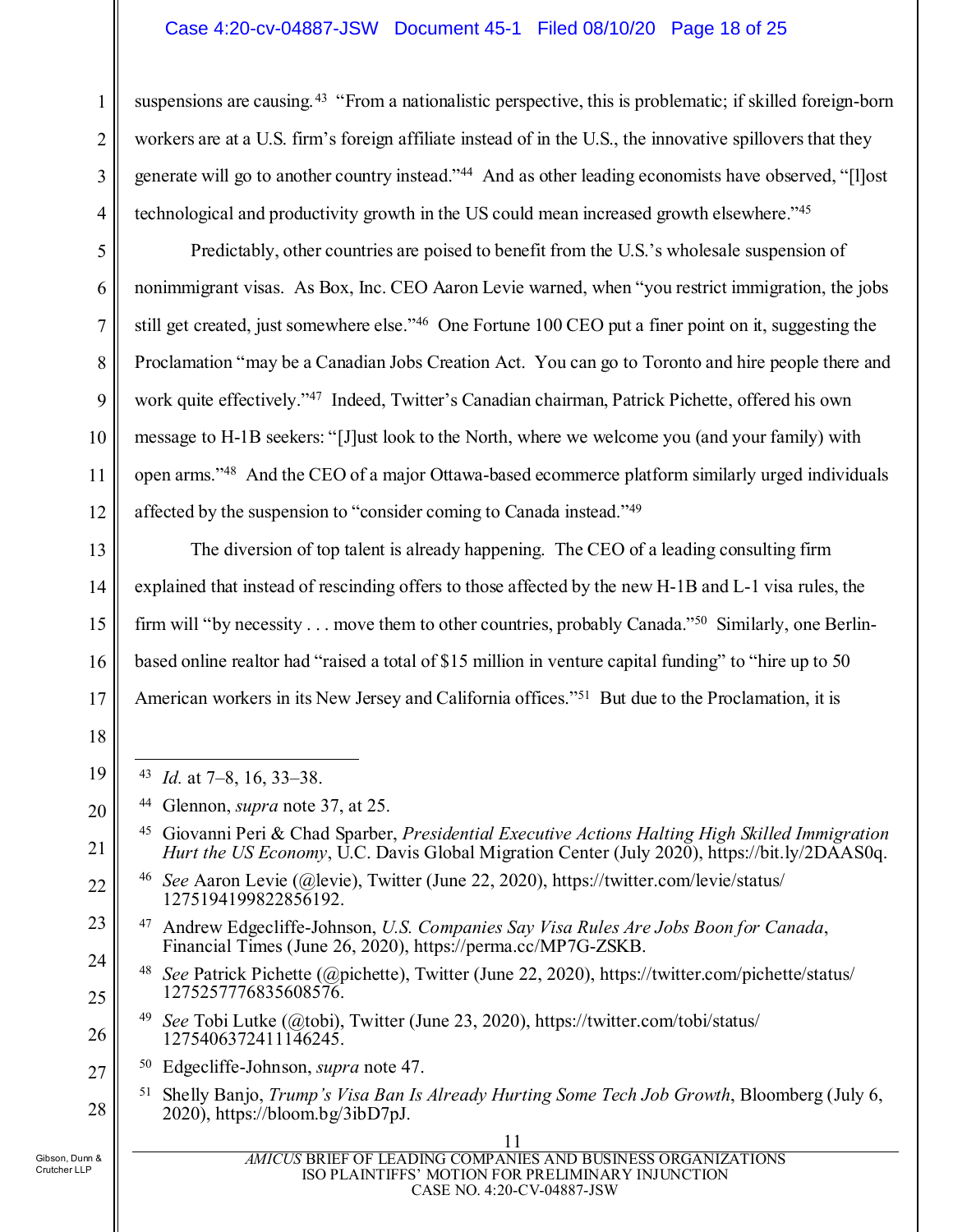considering moving their "North American headquarters to Toronto.["52](#page-18-5)

At the same time, global competitors are aggressively updating their immigration systems to attract skilled workers. For example, the UK fast-tracks visas for scientists and "plans to overhaul its immigration system to lower barriers for skilled workers."[53](#page-18-6) Australia launched a Global Talent program that recruits highly-skilled workers worldwide.[54](#page-18-7) France has introduced the French Tech Visa, "a simplified, fast-track scheme for non-EU startup employees, founders and investors to obtain a [French] residence permit."<sup>55</sup> These countries realize, as one of China's leading venture capitalists put it, that "while the US is driving talent away, it is the perfect time for us to race to bring them back.["56](#page-18-9)

<span id="page-18-0"></span>

1

2

3

4

5

6

7

8

9

10

11

12

13

14

15

16

17

18

19

20

<span id="page-18-5"></span>21

<span id="page-18-6"></span>22

23

<span id="page-18-7"></span>24

<span id="page-18-9"></span><span id="page-18-8"></span>25

### **3. The sudden suspension of nonimmigrant visas is harming U.S. businesses and workers in ways that will have lasting impacts.**

The Proclamation is based on the assumption that nonimmigrant visa programs "pose an unusual threat to the employment of American workers."[57](#page-18-10) That is simply wrong.

One prominent economic analysis found that between 1990 and 2010, a 1 percentage point increase in the "foreign STEM share of a city's total employment"—"made possible by the H-1B visa program"—increased the wage growth of U.S.-born college-educated labor by 7–8 percentage points and the wage growth of non-college-educated U.S.-born workers by 3–4 percentage points.<sup>[58](#page-18-11)</sup> A key reason for this result is the skillset complementarity between domestic and foreign-born workers.[59](#page-18-12) On the flip side, the notion that *curbing* H-1B inflows somehow helps domestic workers finds little support. When polled in 2017, not a *single* member of the University of Chicago's IGM Economic Experts Panel—which includes over 40 leading economists from Harvard, Yale, Princeton, MIT,

<sup>54</sup> *Id.*

- <span id="page-18-4"></span><sup>55</sup> French Tech Visa, [https://bit.ly/30ti6Ro.](https://bit.ly/30ti6Ro)
- <span id="page-18-1"></span><sup>56</sup> Arnold & Huang, *supra* note 53.
- <span id="page-18-10"></span>26 <sup>57</sup> Proclamation 10052, *supra* note 34.
- <span id="page-18-11"></span>27 <sup>58</sup> Giovanni Peri, Kevin Shih, & Chad Sparber, *STEM Workers, HJB Visas, and Productivity in US Cities,* 33 J. Labor Econ. S225, S252 (2015), https://bit.ly/3abRAQ1.
- <span id="page-18-12"></span>28 <sup>59</sup> *See id.* at S245, S247–48.

<span id="page-18-3"></span> <sup>52</sup> *Id.*

<span id="page-18-2"></span><sup>53</sup> Zachary Arnold & Tina Huang, *The US Is Turning Away the World's Best Minds—And This Time, They May Not Come Back*, MIT Technology Review (July 14, 2020), https://bit.ly/33vmLEw.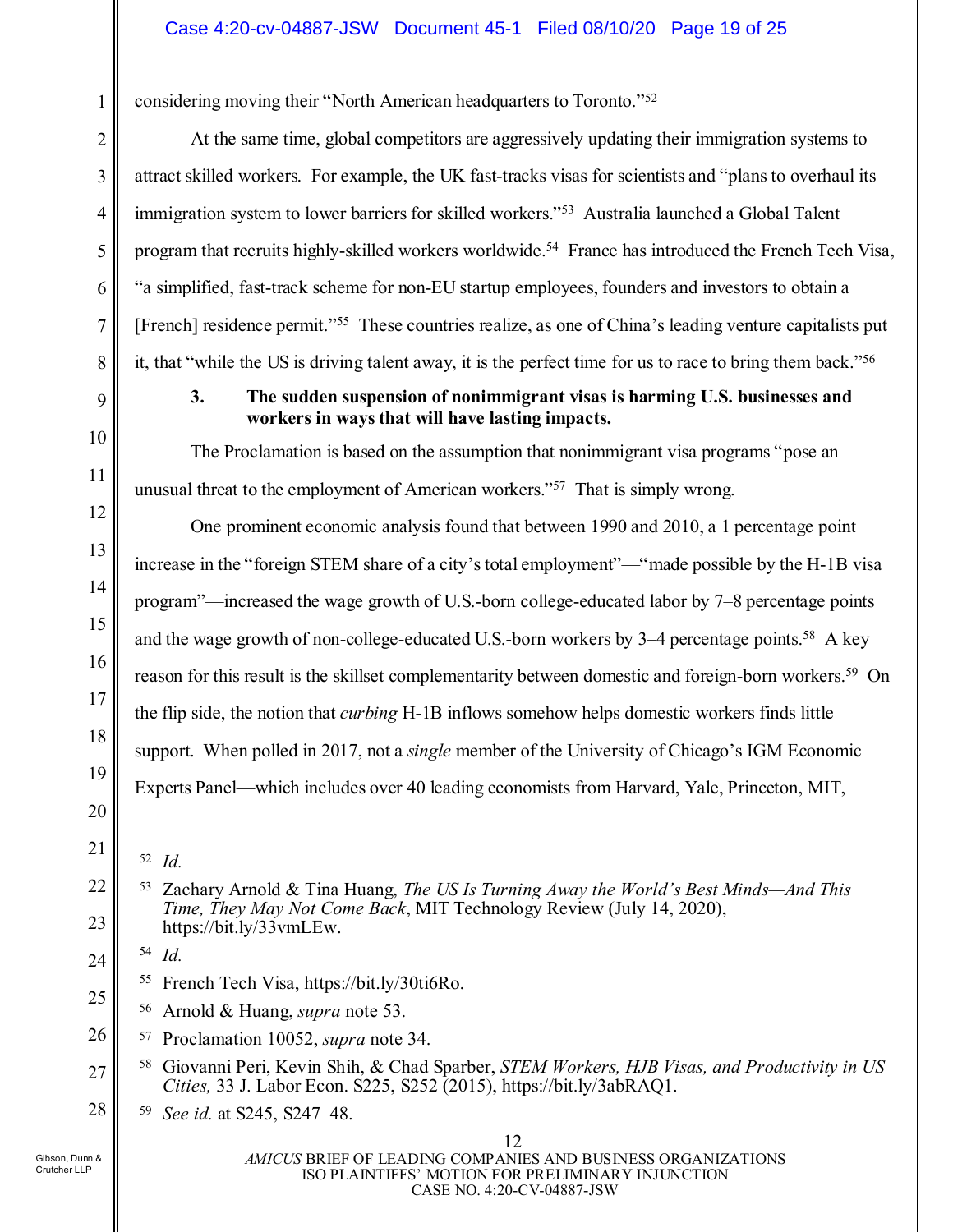#### Case 4:20-cv-04887-JSW Document 45-1 Filed 08/10/20 Page 20 of 25

1 2 3 4 5 6 7 8 Stanford, and Berkeley—agreed with the following proposition: "If the U.S. significantly lowers the number of H-1B visas now, employment for American workers will rise materially over the next four years."[60](#page-19-3) And yet the Proclamation adopts this false assumption as its core premise. Indeed, it goes a step further, suggesting that, aside from the suspension, little "alternative means" exist to avoid a "potentially protracted economic recovery with persistently high unemployment.["61](#page-19-4) In reality—and contrary to the Proclamation's stated goal of "protect[ing] unemployed Americans from the threat of competition" purportedly posed by would-be visa holders<sup>62</sup>—research suggests curbing H-1B visas *depresses* domestic wages, with "low-skilled workers [harmed] in particular."[63](#page-19-6)

9 10 11 12 13 14 15 Specifically, an economic study modeling the "complete elimination" of the H-1B visa program found "essentially zero" change to wages for high-skilled Americans in year one and a relatively "sharp[]" near-term drop for low-skilled wages.<sup>64</sup> The model also found a corresponding drop in GDP, beginning with a 0.13% drop in year one and culminating in a 3.7% decrease over time if the policy were to stand.<sup>65</sup> Restricting high-skilled immigration is likely to have many such "unintended<sup>[]</sup> negative consequences"[66](#page-19-9) and will do nothing to shield Americans from "displac[ement] and disadvantag[e]  $\dots$  during the current recovery," as the Proclamation aims to do.<sup>[67](#page-19-10)</sup>

16 17 18 19 20 It would be a mistake to view the Proclamation's impact as limited to the duration of the COVID-19 crisis. While the suspension forces companies to make decisions in the short-term—such as the diversion of employment to foreign affiliates—these decisions will have irreversible long-term effects. Again, new H-1B hires or intracompany L-1 transfers that would have driven growth in the United States will instead go elsewhere, and once those decisions are made—and the corresponding

<span id="page-19-3"></span>22

<span id="page-19-4"></span>23

<span id="page-19-5"></span>24

<span id="page-19-6"></span>25

<span id="page-19-7"></span>26

<span id="page-19-9"></span><span id="page-19-8"></span>27

<span id="page-19-10"></span>28

<span id="page-19-2"></span><sup>63</sup> Waugh, *supra* note 10, at 3, 31.

<sup>66</sup> *Id.*

<sup>67</sup> Proclamation 10052, *supra* note 34.

<sup>21</sup>

<span id="page-19-1"></span> $60\,$  81% percent of the participants disagreed with the proposition and the remaining 19% were uncertain. *See* IMG Forum, *High-Skilled Immigrant Visas*, University of Chicago Booth (Feb. 14, 2017), https://bit.ly/3gxUIYI.

<span id="page-19-0"></span><sup>61</sup> Proclamation 10052, *supra* note 34.

<sup>62</sup> *Id.*

<sup>64</sup> *Id.* at 14, 27–29.

<sup>65</sup> *Id.* at 29.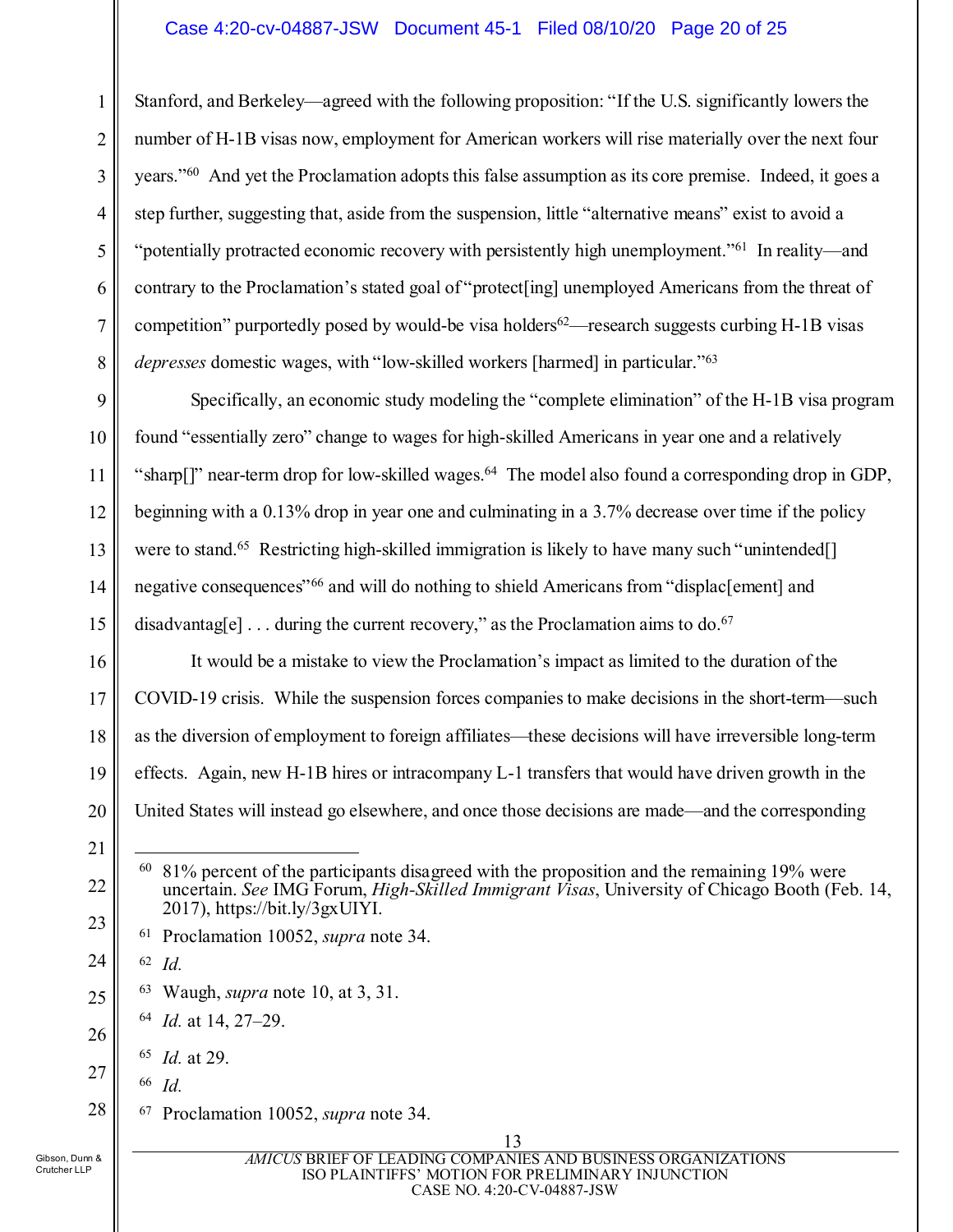#### Case 4:20-cv-04887-JSW Document 45-1 Filed 08/10/20 Page 21 of 25

hires, training, team building, and business plans are implemented in another country—there is often no turning back. The U.S. economy, and U.S. workers and employers, will suffer permanent harm, even if the President does not seek to extend the suspension beyond this year.

In a June 2020 survey of the aforementioned IGM Economic Experts Panel, a full 98% of leading economists either "agreed" or "strongly agreed" that, "[*e*]*ven if it is temporary*, the ban on visas for skilled workers, including researchers, will weaken US leadership in STEM and R&D."[68](#page-20-2) And 93% of those same economists felt that "[s]ignificantly fewer top foreign students will be attracted to US universities as a result of increased restrictions on visas for skilled workers."[69](#page-20-3) Again, research confirms this.[70](#page-20-4) By shrinking the number of foreign students who would otherwise seek to build a life in the U.S., America deprives itself of a wealth of future entrepreneurs and innovators.<sup>[71](#page-20-5)</sup>

11 12 13 14 15 16 17 18 19 20 21 The immediate impact of the Proclamation is evident among the *amici*. Signatories play key roles in the information and communications technology sectors, and their inability to reliably secure H-1B and L-1 visas disrupts new product roll-outs, upgrades, and production efforts. These programs are all key to meeting surge capacity or R&D deadlines tied to telemedicine, work-from-home, and distance learning, all vital to the U.S. response to the COVID-19 pandemic. One signatory runs a leading business relying on a highly integrated global supply chain, where shortages in one region cannot readily be mitigated by production in other regions. This requires bringing expert engineers from its offices in other regions of the world or having its suppliers do so. But without access to L-1B visas, deadlines will be missed and equipment repairs delayed. This affects not only the company but the nation, because the company's technology supports healthcare, hospital systems, virtual learning, remote working, data centers, cloud services, critical manufacturing, and service industries.

Other signatories facilitate short-term U.S.-based work for managers as L-1A visa holders or

<sup>70</sup> *See, e.g.*, Takao Kato & Chad Sparber, *Quotas and Quality, The Effect of H-1B Visa Restrictions on the Pool of Prospective Undergraduate Students from Abroad* (May 2010), https://bit.ly/3kozGhF at 2 ("Since foreign-student interest in a US degree is partly driven by the hope that it will improve access to the US labor market, policies reducing H-1B visas are likely to deter foreign students from pursuing tertiary American education.").

<sup>71</sup> *See id.*

<span id="page-20-5"></span>Gibson, Dunn & Crutcher LLP

22

23

<span id="page-20-2"></span>24

<span id="page-20-4"></span><span id="page-20-3"></span>25

26

27

28

1

2

3

4

5

6

7

8

9

<span id="page-20-1"></span><span id="page-20-0"></span> <sup>68</sup> IMG Forum, *New Visa Ban*, University of Chicago Booth (June 26, 2020), [https://bit.ly/33w8Aig.](https://bit.ly/33w8Aig) <sup>69</sup> *Id.*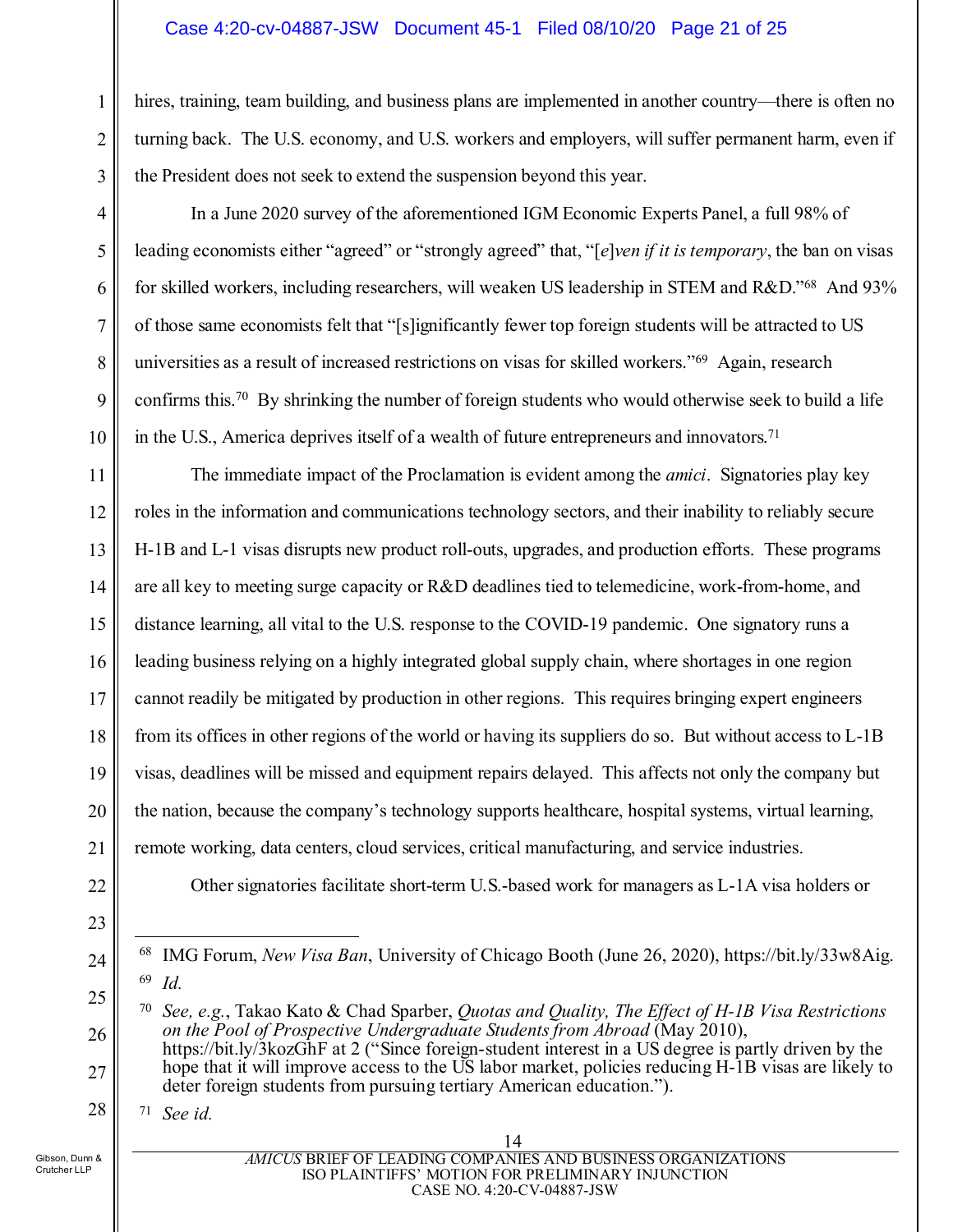1 2 3 4 5 6 specialized knowledge L-1B professionals. One might need dozens of L-1B engineers on U.S. assignment for a four- to six-week period carefully timed with American colleagues to complete joint troubleshooting on a new product. Another might need L-1A visa holders to manage functions over a years-long period key to clinical testing of a new food product or developing proprietary trading or financial services. All these carefully laid plans have been thrown into tumult in ways that will inflict harm for years to come.

#### **IV. CONCLUSION**

The President's suspension of nonimmigrant visa programs, supposedly to "protect" American workers, actually harms those workers, their employers, and the economy. Rather than shielding domestic workers from the threat of foreign competition, the Proclamation all but ensures that firms will need to hire abroad to fill highly-skilled positions, for which the domestic demand far exceeds the available supply of workers. Extensive economic research confirms that *more*, not less, nonimmigrant visas drives positive economic outcomes for U.S. workers, businesses, and the national economy.

14 15 16 17 18 19 20 But beyond the overwhelming data undermining the Proclamation's purported rationale, the Administration's actions send a fundamentally un-American message to those abroad who might otherwise have brought their skills and ingenuity to the United States. For many decades, this country has been a magnet to these talented people, who have—along with U.S.-born workers and innovators made our economy the most dynamic in the world. The Proclamation prevents U.S. companies from attracting the world's best and brightest, and deprives those innovative, highly-skilled individuals of opportunities to further America's short-term recovery and long-term economic growth.

21

//

//

//

//

//

//

//

//

<span id="page-21-0"></span>7

8

9

10

11

12

- 22
- 23
- 24
- 25
- 26
- 27
- 28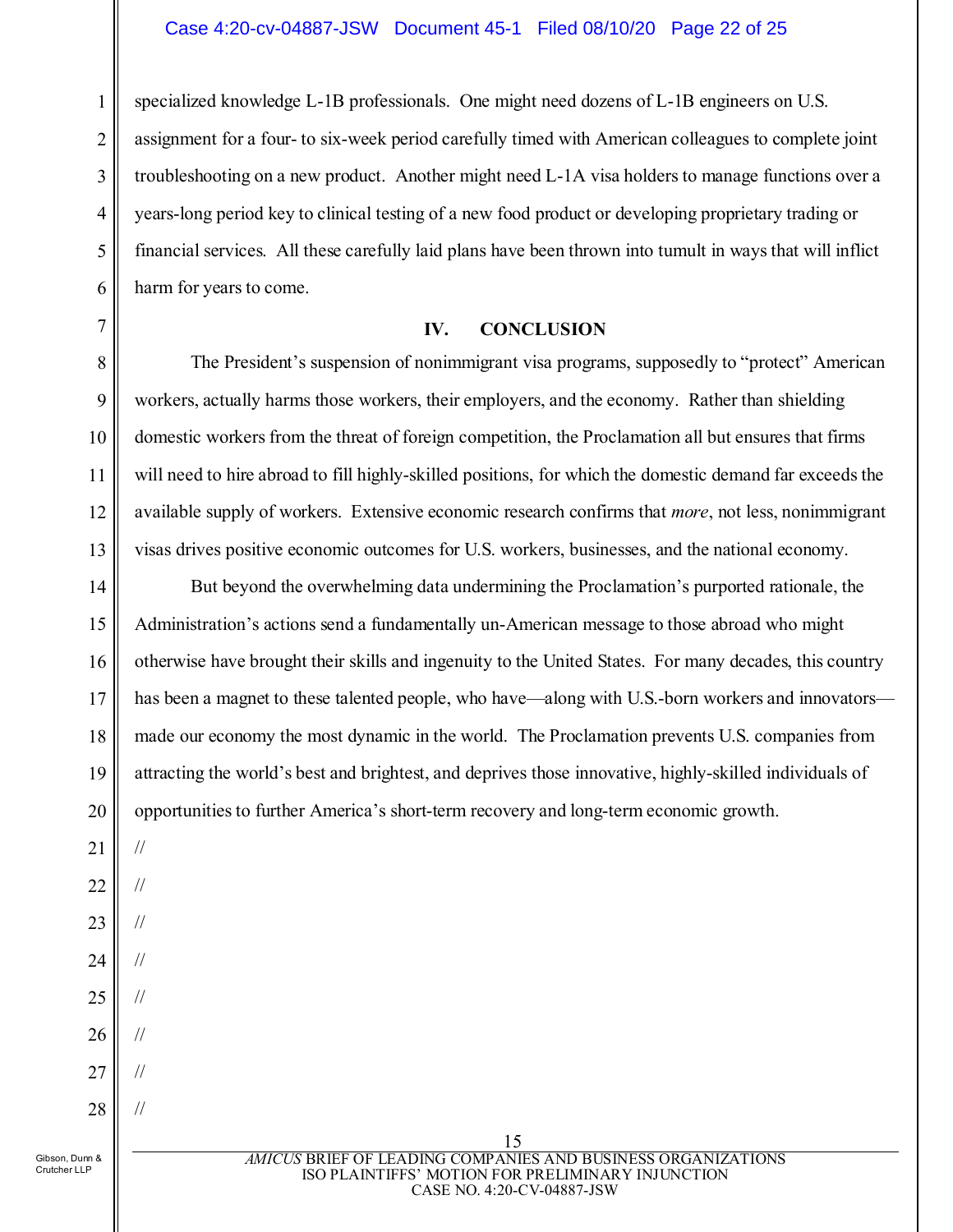|                                  |                        | Case 4:20-cv-04887-JSW Document 45-1 Filed 08/10/20 Page 23 of 25                                                                                     |
|----------------------------------|------------------------|-------------------------------------------------------------------------------------------------------------------------------------------------------|
|                                  |                        | Respectfully submitted,                                                                                                                               |
| $\mathbf{1}$                     | Dated: August 10, 2020 | GIBSON, DUNN & CRUTCHER LLP                                                                                                                           |
| $\overline{c}$                   |                        |                                                                                                                                                       |
| $\mathfrak{Z}$<br>$\overline{4}$ |                        | By: /s/ Ethan D. Dettmer<br>ETHAN D. DETTMER                                                                                                          |
| 5                                |                        | Theodore B. Olson                                                                                                                                     |
| 6                                |                        | Stuart F. Delery*<br>David A. Schnitzer*                                                                                                              |
| $\overline{7}$                   |                        | GIBSON, DUNN & CRUTCHER LLP<br>1050 Connecticut Avenue, N.W.<br>Washington, DC 20036-5306                                                             |
| 8                                |                        | <i>*pro hac vice</i> application forthcoming                                                                                                          |
| 9<br>10                          |                        | Ethan D. Dettmer<br>Jonathan N. Soleimani                                                                                                             |
| 11                               |                        | GIBSON, DUNN & CRUTCHER LLP<br>555 Mission Street, Suite 3000<br>San Francisco, CA 94105-0921                                                         |
| 12                               |                        | Attorneys for Amici Curiae                                                                                                                            |
| 13                               |                        |                                                                                                                                                       |
| 14                               |                        |                                                                                                                                                       |
| 15                               |                        |                                                                                                                                                       |
| 16                               |                        |                                                                                                                                                       |
| 17                               |                        |                                                                                                                                                       |
| 18                               |                        |                                                                                                                                                       |
| 19                               |                        |                                                                                                                                                       |
| 20                               |                        |                                                                                                                                                       |
| 21                               |                        |                                                                                                                                                       |
| 22                               |                        |                                                                                                                                                       |
| 23                               |                        |                                                                                                                                                       |
| 24                               |                        |                                                                                                                                                       |
| 25                               |                        |                                                                                                                                                       |
| 26                               |                        |                                                                                                                                                       |
| 27                               |                        |                                                                                                                                                       |
| 28                               |                        |                                                                                                                                                       |
| Gibson, Dunn &<br>Crutcher LLP   |                        | 16<br>AMICUS BRIEF OF LEADING COMPANIES AND BUSINESS ORGANIZATIONS<br>ISO PLAINTIFFS' MOTION FOR PRELIMINARY INJUNCTION<br>CASE NO. 4:20-CV-04887-JSW |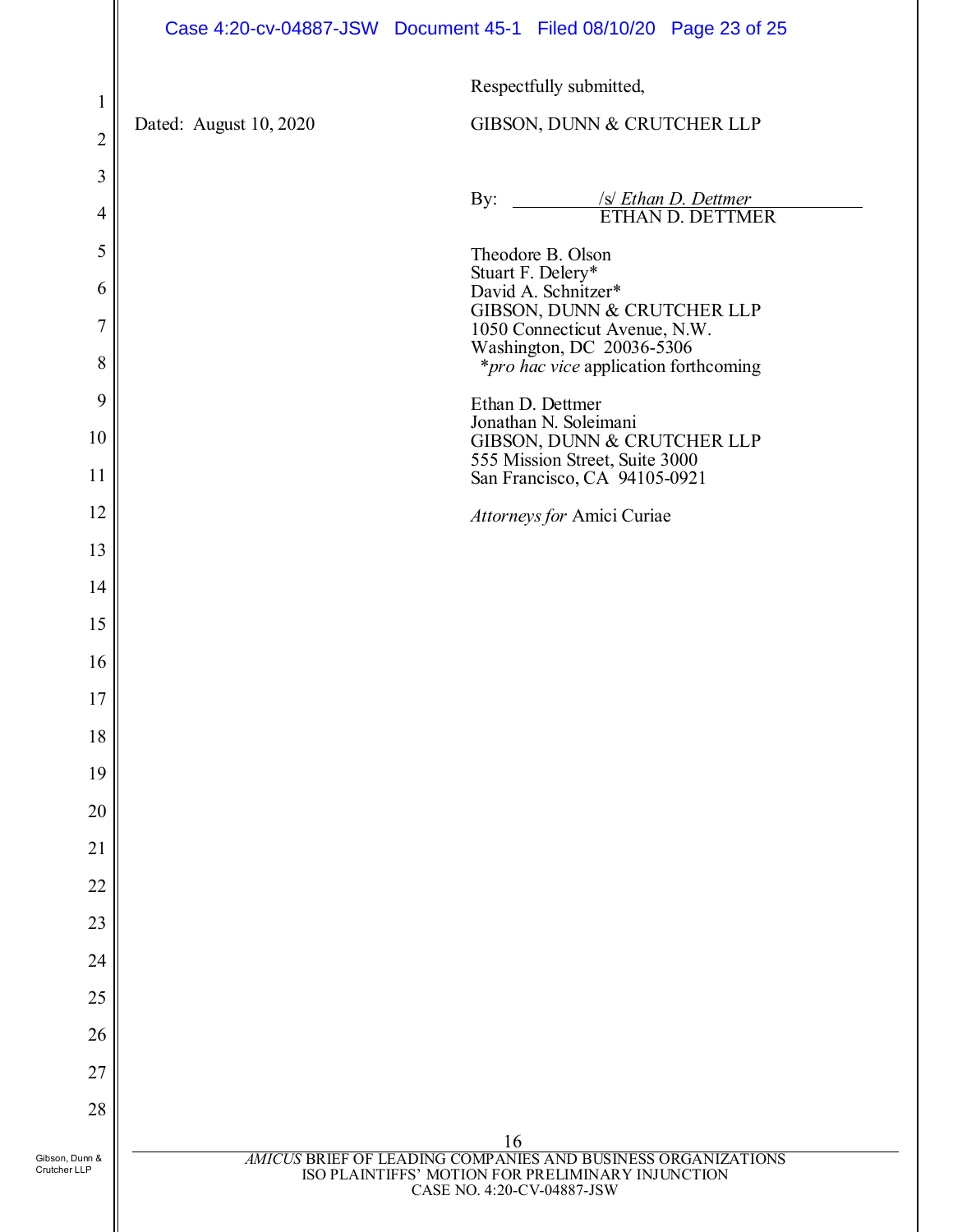|                                |     | Case 4:20-cv-04887-JSW Document 45-1 Filed 08/10/20 Page 24 of 25                                                                               |
|--------------------------------|-----|-------------------------------------------------------------------------------------------------------------------------------------------------|
| 1                              |     | <b>APPENDIX: LIST OF AMICI</b>                                                                                                                  |
| $\overline{2}$                 | 1.  | Adobe Inc.                                                                                                                                      |
| 3                              | 2.  | Alliance of Business Immigration Lawyers                                                                                                        |
| 4                              | 3.  | Amazon.com, Inc.                                                                                                                                |
| 5                              | 4.  | Apple Inc.                                                                                                                                      |
| 6                              | 5.  | Atlassian, Inc.                                                                                                                                 |
| $\overline{7}$                 | 6.  | Autodesk, Inc.                                                                                                                                  |
| 8                              | 7.  | Bates White, LLC                                                                                                                                |
| 9                              | 8.  | Box, Inc.                                                                                                                                       |
| 10                             | 9.  | BSA Business Software Alliance, Inc. d/b/a BSA   The Software Alliance                                                                          |
| 11                             | 10. | <b>Consumer Technology Association</b>                                                                                                          |
| 12                             | 11. | Denver Metro Chamber of Commerce                                                                                                                |
| 13                             | 12. | Dropbox, Inc.                                                                                                                                   |
| 14                             | 13. | Facebook, Inc.                                                                                                                                  |
| 15                             | 14. | <b>FWD.us Education Fund</b>                                                                                                                    |
| 16                             | 15. | GitHub, Inc.                                                                                                                                    |
| $17$                           | 16. | Hewlett Packard Enterprise Company                                                                                                              |
| 18                             | 17. | HP Inc.                                                                                                                                         |
| 19                             | 18. | <b>HR Policy Association</b>                                                                                                                    |
| 20                             | 19. | <b>Information Technology Industry Council</b>                                                                                                  |
| 21                             | 20. | <b>Institute of International Bankers</b>                                                                                                       |
| 22                             | 21. | Intel Corp.                                                                                                                                     |
| 23                             | 22. | <b>Internet Association</b>                                                                                                                     |
| 24                             | 23. | Juniper Networks, Inc.                                                                                                                          |
| 25                             | 24. | LinkedIn Corporation                                                                                                                            |
| 26                             | 25. | Metro Atlanta Chamber                                                                                                                           |
| 27                             | 26. | Microsoft Corporation                                                                                                                           |
| $28\,$                         | 27. | Netflix, Inc.                                                                                                                                   |
|                                |     |                                                                                                                                                 |
| Gibson, Dunn &<br>Crutcher LLP |     | AMICUS BRIEF OF LEADING COMPANIES AND BUSINESS ORGANIZATIONS<br>ISO PLAINTIFFS' MOTION FOR PRELIMINARY INJUNCTION<br>CASE NO. 4:20-CV-04887-JSW |